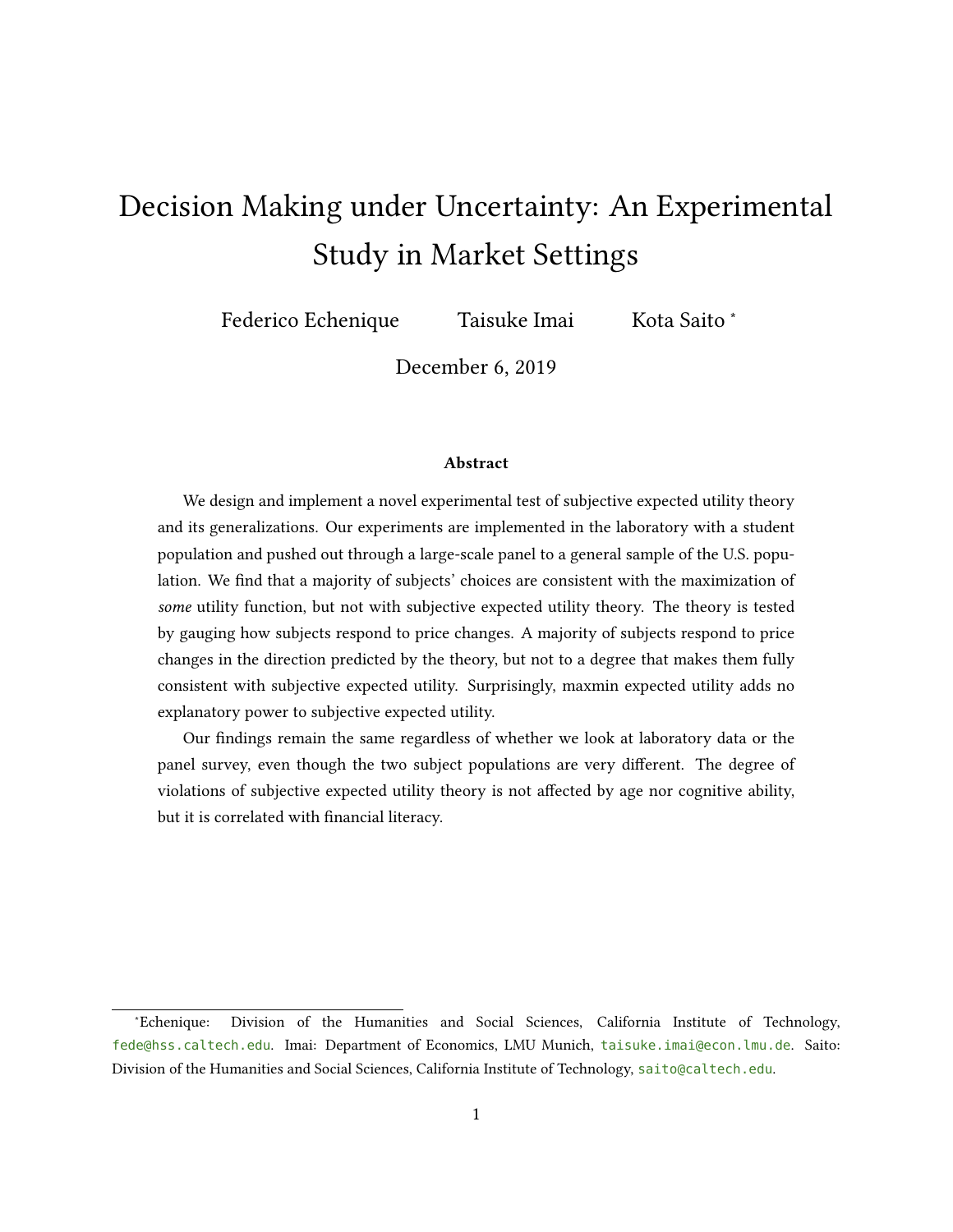Acknowledgement. The authors wish to thank Aurélien Baillon, Yoram Halevy, Yves Le Yaouanq, Olivia Mitchell, Pietro Ortoleva, Maricano Siniscalchi, and Charles Sprenger for helpful discussions. The authors also thank Noriko Imai for developing the software for the experiment, Yimeng Li for research assistance, John Duffy, Michael McBride, and Jason Ralston for supporting our experiments at ESSL, and Tania Gutsche and Bart Orriens at CESR (University of Southern California) for setting up and implementing the survey on the Understanding America Study. This research is supported by Grant SES1558757 from the National Science Foundation and the TIAA Institute and Wharton School's Pension Research Council/Boettner Center. In addition, Echenique thanks the NSF for its support through the grant CNS-1518941, and Imai acknowledges financial support by the Deutsche Forschungsgemeinschaft through CRC TRR 190. The project described received funding from the TIAA Institute and Wharton School's Pension Research Council/Boettner Center. The content is solely the responsibility of the authors and does not necessarily represent official views of the TIAA Institute or Wharton School's Pension Research Council/Boettner Center. The project described in this paper relies on data from surveys administered by the Understanding America Study, which is maintained by the Center for Economic and Social Research (CESR) at the University of Southern California. The content of this paper is solely the responsibility of the authors and does not necessarily represent the official views of USC or UAS. A summary of our research was published in the TIAA Institute's "Trends and issues," and a first draft of this paper on their "Research dialogue."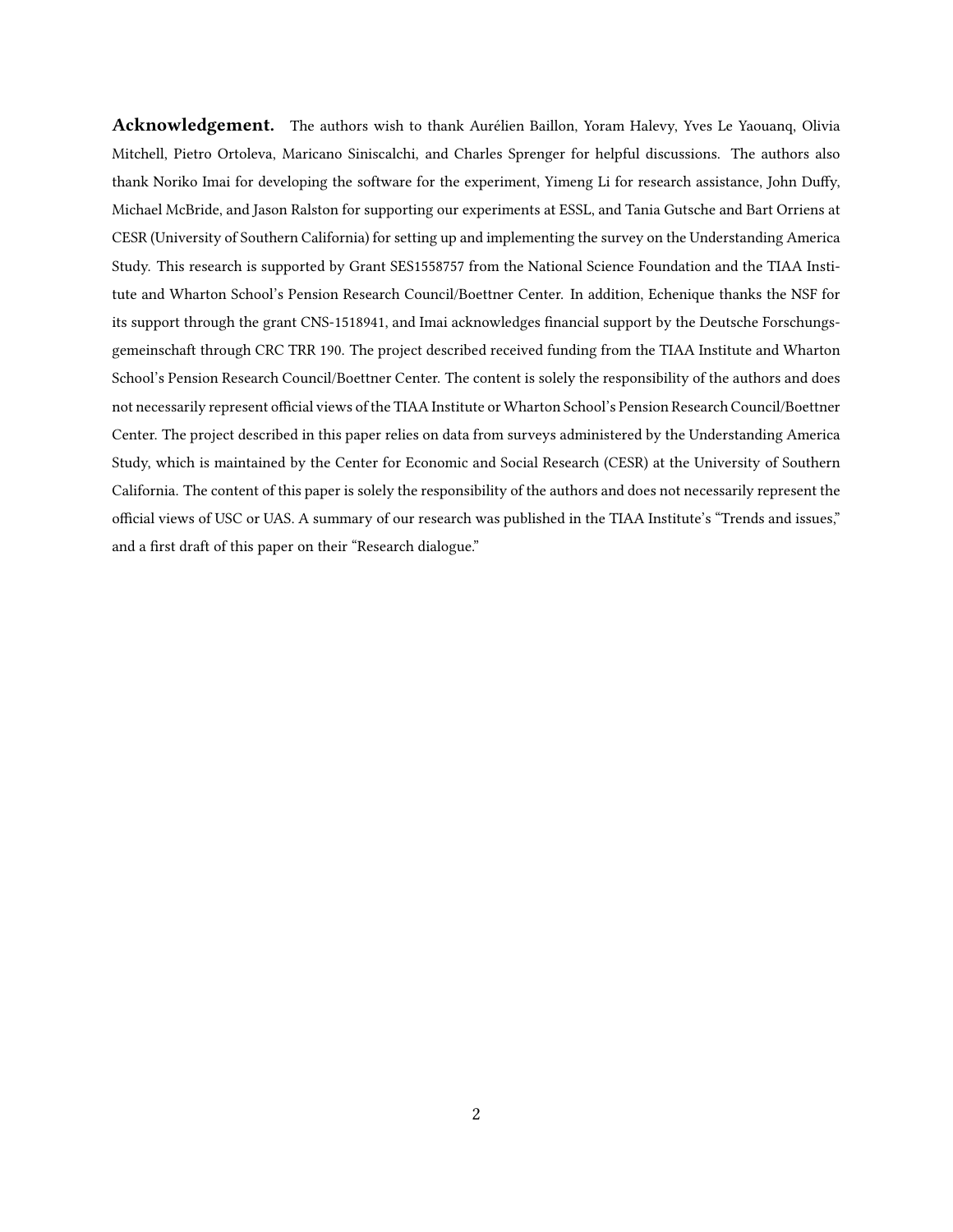# 1 Introduction

We present an empirical investigation of the most widely used theories of decision under uncertainty, including subjective expected utility and maxmin expected utility. We consider economic environments, where an agent has to choose a portfolio of state-dependent payoffs, given state prices and a budget. Such environments are ubiquitous in economic theory, where agents choose a portfolio of Arrow-Debreu securities in complete markets. In our study, we record subjects' choices in a laboratory setting, and in a large-scale field panel. In consequence, we obtain results for very different populations, ranging from undergraduate students to older retirees, acting in economic environments that resemble real-world nancial decisions. Our data allow us to see if subjects' demographic characteristics, such as age, income, and education, as well as cognitive ability and financial literacy, are related to how well they comply with the theories. We can also relate the results of our experiment to traditional measures of ambiguity aversion. Finally, our experiments speak to the external validity of laboratory studies, since we can compare behaviors in the lab to the behaviors of a sample of the general U.S. population.

Subjective expected utility theory (SEU; [Savage,](#page-29-0) [1954\)](#page-29-0) is the standard model of decision making under uncertainty (that is, where states of the world are uncertain, and no objective probabilities are known). The theory postulates an agent that has a subjective probabilistic belief over states of the world, and who maximizes the expected utility with respect to this belief. The starting point of our analysis is a methodological innovation: a nonparametric test for SEU using data on market choices [\(Echenique and Saito,](#page-28-0) [2015\)](#page-28-0). Our experiments were conducted with the purpose of recreating the economic settings that are commonly assumed in economic theory: the choice of a financial state-contingent portfolio under uncertainty. They were also designed to use the new nonparametric tests to gauge the empirical performance of SEU.

While SEU is the dominant theory of choice under uncertainty, it is well known to face em-pirical challenges. In an influential paper, [Ellsberg](#page-28-1) [\(1961\)](#page-28-1) suggested that many agents would not conform to SEU. The phenomenon he uncovered, known as the "Ellsberg paradox," suggests that agents may seek to avoid betting on uncertain events in ways that cannot be represented with a subjective probability. Such avoidance of uncertain bets is termed ambiguity aversion. The Ellsberg paradox is based on a thought experiment, however, using bets on drawing a particular colored ball from an urn. The Ellsberg paradox therefore assumes an abstract, artificial, choice environment. One of our contributions is to empirically assess SEU in an economic environment that resembles the real-world financial markets where economists routinely assume that SEU guides agents' choices.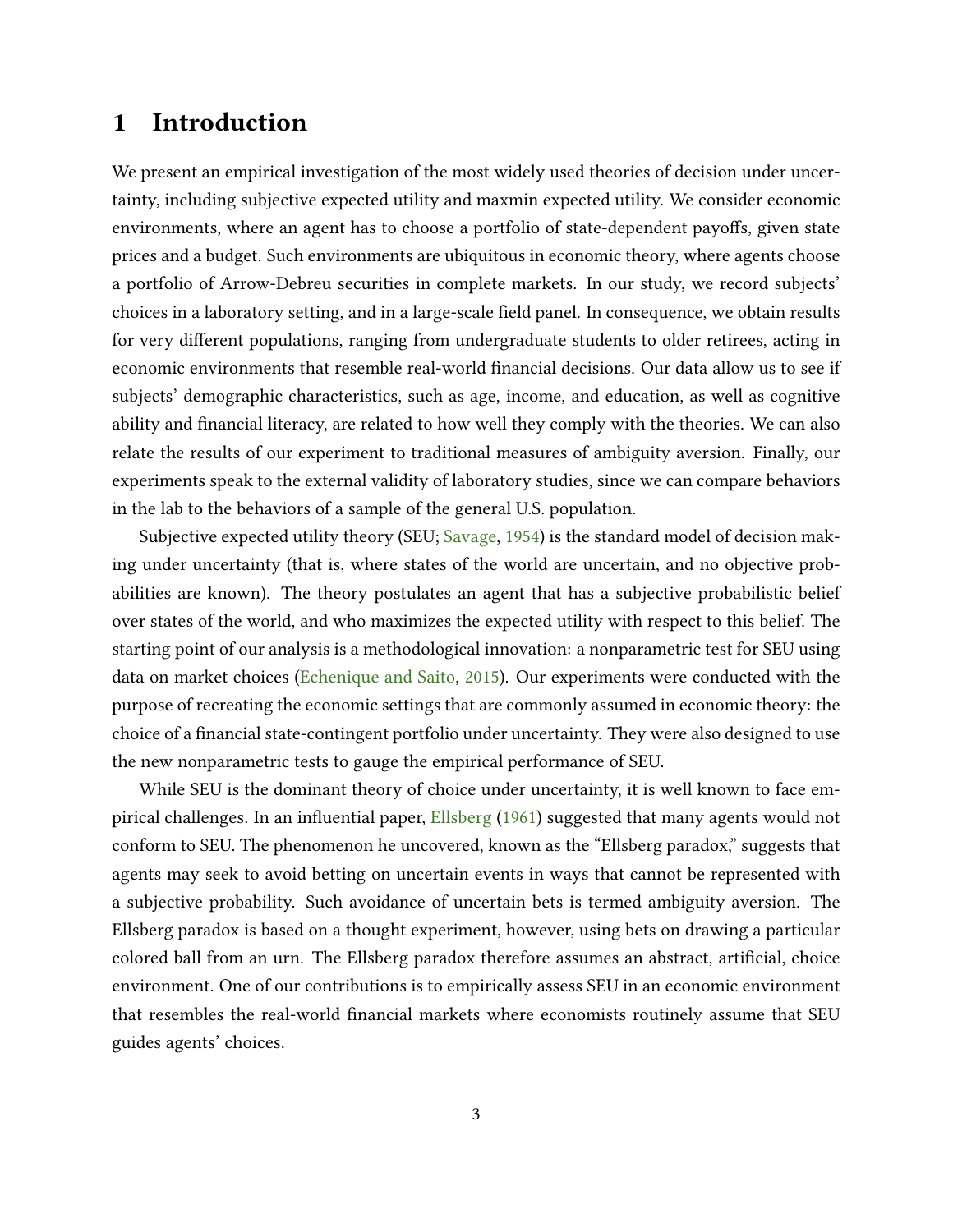To account for the Ellsberg paradox, researchers have developed generalizations of SEU. [Gilboa and Schmeidler](#page-28-2) [\(1989\)](#page-28-2) suggest that an agent in Ellsberg's example may have too little information to form a unique subjective belief, and hence entertains multiple subjective probabilities. Being ambiguity averse, the agent maximizes the minimal expected utility over all subjective probabilities she entertains. The resulting theory is called maxmin expected utility (MEU). On the other hand, [Machina and Schmeidler](#page-29-1) [\(1992\)](#page-29-1) postulate that agents may have a unique subjective probability, but not necessarily decide according to the expected utility with respect to the probability. Such agents are called probabilistically sophisticated.<sup>[1](#page-0-0)</sup>

Our understanding of ambiguity aversion is incomplete. It has been identified in different contexts, and in different subject populations [\(Trautmann and van de Kuilen,](#page-29-2) [2015\)](#page-29-2); but the literature has relied almost exclusively on the paradigm introduced by [Ellsberg](#page-28-1) [\(1961\)](#page-28-1), where agents are offered bets on the color of balls drawn from urns whose composition is not fully specified. The simple binary choice structure of Ellsberg makes it easy to identify violations of SEU through violations of the so-called "sure-thing principle" (postulates P2 and P4 of [Savage,](#page-29-0) [1954\)](#page-29-0). But the artificial nature of the experiment may question the external validity of its findings. Despite its difficulty, designing choice environment that are more "natural," while providing clean identification, is an important task in the empirical literature on ambiguity aversion [\(Baillon et al.,](#page-27-0) [2018b\)](#page-27-0). In our paper, we investigate deviations from SEU and MEU in economic environments, combining a novel experimental paradigm and measurement techniques that are inspired by recent work on revealed preference theory. We are also able to partially test for probabilistic sophistication.

[Echenique and Saito](#page-28-0) [\(2015\)](#page-28-0) provide a necessary and sufficient condition for an agent's behavior in the market to be consistent with (risk-averse) SEU. [Chambers et al.](#page-28-3) [\(2016\)](#page-28-3) provide a similar condition for MEU when there are two states of the world. [Echenique et al.](#page-28-4) [\(2018\)](#page-28-4) characterize "approximate" SEU by allowing for errors and thus relaxing the empirical content of the model. These revealed-preference characterizations provide nonparametric tests for SEU and MEU, as well as a measure quantifying "how much" a dataset deviates from these theories. While the cited studies focus mostly on establishing theoretical revealed-preference conditions, the main motivation of the current paper is to bring the theoretical machinery to actual choices people make in the face of uncertainty. Our empirical approach is nonparametric in the sense that we do not impose any specific functional form, such as CRRA or CARA. We do assume that agents are risk averse or risk neutral (they have a concave von-Neumann-Morgenstern utility).

The theoretical revealed-preference results assume data on an agent's behavior in the market: meaning a collection of purchases of Arrow-Debreu securities at different budget constraints.

<sup>&</sup>lt;sup>1</sup>[Machina and Schmeidler](#page-29-1) [\(1992\)](#page-29-1) were motivated by paradoxes of choice under risk, not uncertainty.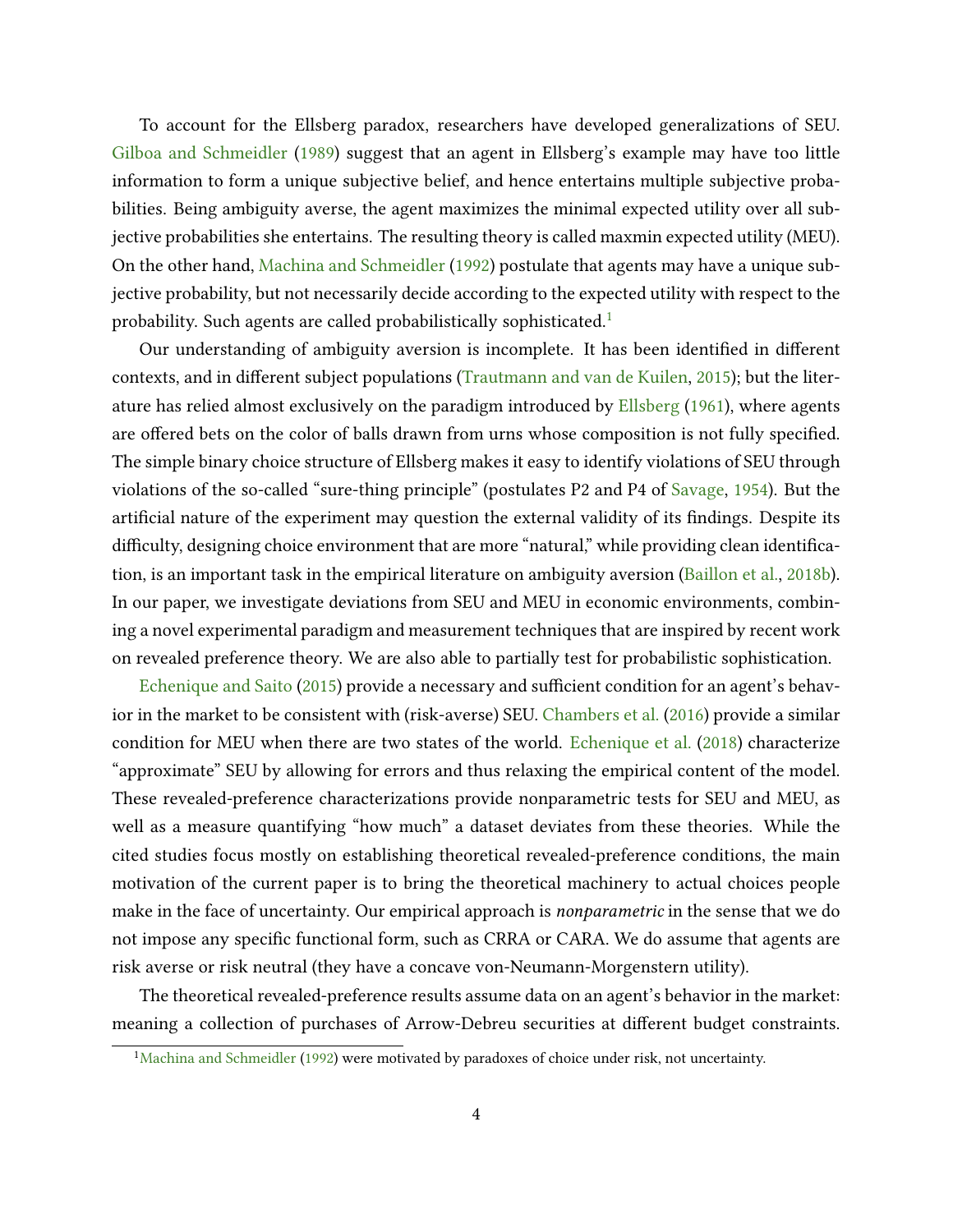This setting naturally translates into our experimental design, which follows the spirit of portfolio choice tasks introduced by [Loomes](#page-29-3) [\(1991\)](#page-29-3) and [Choi et al.](#page-28-5) [\(2007\)](#page-28-5), and later used in many other studies (e.g., [Ahn et al.,](#page-27-1) [2014;](#page-27-1) [Carvalho and Silverman,](#page-27-2) [2019;](#page-27-2) [Choi et al.,](#page-28-6) [2014;](#page-28-6) [Hey and Pace,](#page-29-4) [2014\)](#page-29-4). Subjects in our experiments are asked to allocate "tokens" into two accounts. Each account has an associated exchange rate which converts tokens into actual monetary rewards. These exchange rates define a budget set. Two accounts correspond to two mutually exclusive events, and subjects are told that they receive payment based on the chosen allocation, and on the realized event. Importantly, subjects are provided no information regarding the probabilities of these events. We generate uncertainty from two different sources. The first source is the classical Ellsberg-style "urns and balls." The second source comes from simulated stock prices.

As said, we ran our experiments in the laboratory where we used undergraduate students as subjects, and on a large-scale panel where we recruited representative of the U.S. population. See Section [2.2](#page-11-0) for details.

### 1.1 Overview of Results

Our main findings are that: 1) subjects are consistent with utility maximization and probabilistic sophistication, but not SEU $^2$  $^2$ ; 2) MEU has no added explanatory power to SEU; 3) demand responds to price in the direction predicted by SEU, but not enough to make the data consistent with SEU; 4) subjects in the lab and in the panel display the same patterns; and 5) correlations with demographics exist but are limited.

The main purpose of our study was to nonparametrically test theories of decision under uncertainty. We find that most subjects are utility maximizers (they satisfy the Generalized Axiom of Revealed Preference), and satisfy [Epstein'](#page-28-7)s [\(2000\)](#page-28-7) necessary condition for probabilistic sophistication. But the news is not good for more restrictive theories. In our experiments, across lab and panel, the vast majority of subjects do not conform to SEU. This finding would be in line with the message of the Ellsberg paradox, except that pass rates for MEU are just as low as for SEU. In fact, in all of our sample, only one subject's choice is consistent with MEU but not SEU.

Observe that [Epstein'](#page-28-7)s [\(2000\)](#page-28-7) probabilistic sophistication axiom, which is largely satisfied by subjects in our experiments, is related to [Machina and Schmeidler'](#page-29-1)s [\(1992\)](#page-29-1) "Strong Comparative Probability"; a stronger version of Savage's P4 axiom. Strong Comparative Probability is an essential axiom for probabilistic sophistication. In fact, [Epstein](#page-28-7) [\(2000\)](#page-28-7) proves that a violation of his axiom leads to a violation of utility maximization assuming Strong Comparative Probability.

<sup>&</sup>lt;sup>2</sup>Since we test a necessary condition for probabilistic sophistication, we can only say that subjects are *not incon*sistent with probabilistic sophistication. See Section [3.](#page-13-0)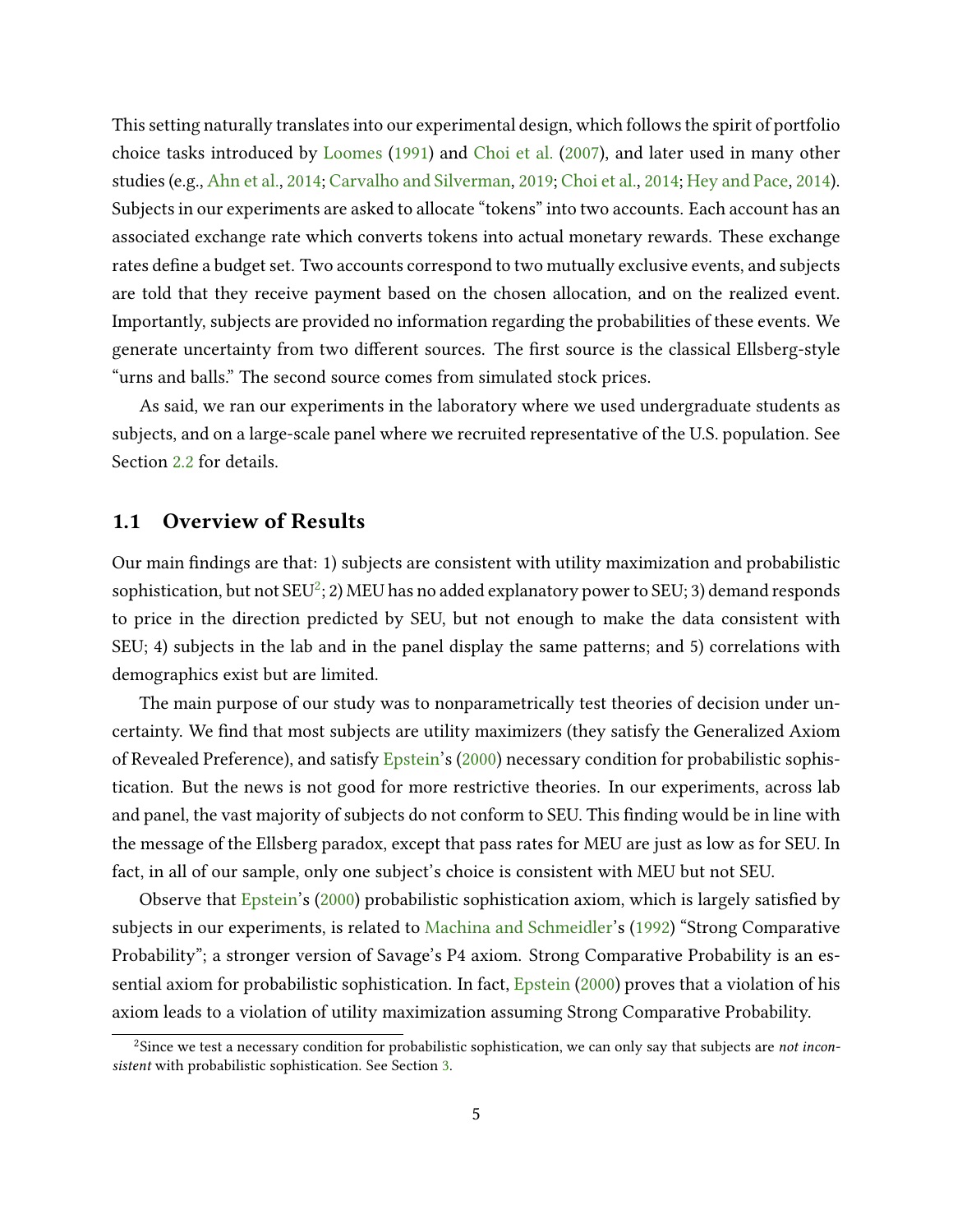One might conjecture that the theories could be reconciled with the data if one allows for small mistakes, but our measures of the distance of the data to being rationalizable do not suggest so. A more forgiving test is to check if price changes are negatively correlated with quantity changes: we refer to this property as "downward-sloping demand," and it bears a close connection to SEU (see [Echenique et al.](#page-28-4) [\(2018\)](#page-28-4) for details). The vast majority of subjects exhibit the downwardsloping demand property, at least to some degree (meaning that the correlation between price and quantity changes is negative), but not to the extent needed to make them fully consistent with SEU. The downward-sloping demand property is strongly correlated with our measure of the distance between the data and SEU, so there is a precise sense in which the degree of compliance with downward-sloping demand can be tied to the violations of SEU.<sup>[3](#page-0-0)</sup>

Our panel experiment allows us to compare the distance to SEU between subjects with different sociodemographic characteristics. We find that distance to SEU is correlated with financial literacy, with more financially literate subjects being closer to SEU than less literate subjects; and gender differences, with males being closer to SEU than females. A notable finding is the absence of a signicant correlation with factors that have been shown to matter for related theories of choice [\(Choi et al.,](#page-28-6) [2014;](#page-28-6) [Echenique et al.,](#page-28-4) [2018\)](#page-28-4). In particular, older subjects, subjects with lower educational backgrounds, and subjects with lower cognitive ability, do not necessarily exhibit lower degrees of compliance with SEU.

One final implication of our results is worth discussing. Our experiments included a version of the standard Ellsberg question. The distance to SEU, or the degree of compliance with downward-sloping demand, are not related to the answers to the Ellsberg question, but the variability of uncertainty in our market experiment is. The experiments included a treatment on the variability of the uncertain environment, specifically the variability in the sample paths of the stock price whose outcomes subjects were betting on. Subjects who were exposed to more variable uncertainty seem less ambiguity averse (in the sense of Ellsberg) than subjects who were exposed to less variable uncertainty.

#### 1.2 Related Literature

Starting with an influential thought experiment by [Ellsberg](#page-28-1) [\(1961\)](#page-28-1), many studies have tested SEU and related models of decision making under uncertainty using data from laboratory experiments. [Trautmann and van de Kuilen](#page-29-2) [\(2015\)](#page-29-2) provide an overview of this large but still growing empirical literature. Typical experiments involve "urns and colored-balls" following [Ellsberg'](#page-28-1)s [\(1961\)](#page-28-1)

<sup>3</sup>Again, [Echenique et al.](#page-28-4) [\(2018\)](#page-28-4) contains a detailed discussion.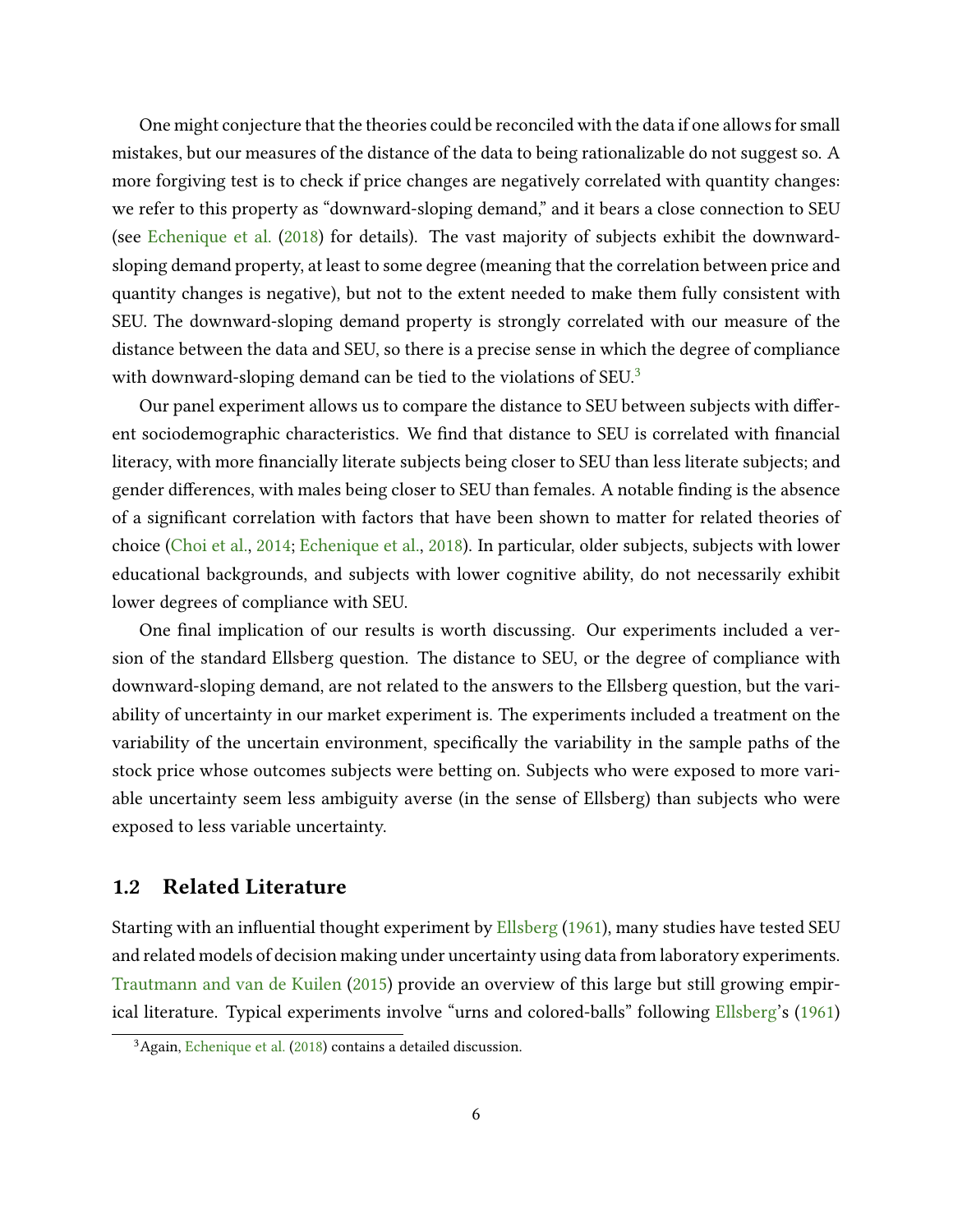original thought experiment, and individual's attitude towards ambiguity is inferred by looking at valuations or beliefs elicited through a series of binary choices (e.g., [Abdellaoui et al.,](#page-27-3) [2011;](#page-27-3) [Baillon and Bleichrodt,](#page-27-4) [2015;](#page-27-4) [Chew et al.,](#page-28-8) [2017;](#page-28-8) [Epstein and Halevy,](#page-28-9) [2019;](#page-28-9) [Halevy,](#page-29-5) [2007\)](#page-29-5). Other studies try to parametrically estimate the models under consideration (e.g., [Ahn et al.,](#page-27-1) [2014;](#page-27-1) [Dim](#page-28-10)[mock et al.,](#page-28-10) [2015;](#page-28-10) [Hey et al.,](#page-29-6) [2010;](#page-29-6) [Hey and Pace,](#page-29-4) [2014\)](#page-29-4). Unlike these studies, our approach is nonparametric, imposing no assumptions on functional form other than risk-aversion. While the use of artificially generated ambiguity as in Ellsberg-style urns and balls has attractive features that make the interpretation of choice behavior, and experimental implementation, simple, it has been argued that researchers should not rely too much on a paradigm that uses an artificial source of ambiguity. Instead, one should study more "natural" sources of ambiguity. $^4$  $^4$  In response to these concerns, several studies use non-artificial sources of ambiguity such as stock market indices and temperature [\(Abdellaoui et al.,](#page-27-3) [2011;](#page-27-3) [Baillon and Bleichrodt,](#page-27-4) [2015;](#page-27-4) [Baillon et al.,](#page-27-5) [2018a\)](#page-27-5). [Baillon et al.](#page-27-0) [\(2018b\)](#page-27-0) introduce a method that elicits ambiguity attitudes for natural events while controlling for unobservable subjective likelihoods.

It is also important to note that there are several studies that try to understand the relationship between sociodemographic characteristics, ambiguity attitudes, and real-world behavior (espe-cially financial).<sup>[5](#page-0-0)</sup> This is a subset of a growing empirical literature that seeks to understand the common foundation of a wide class of (behavioral) preferences and to relate cross-/withincountry heterogeneity and cultural or sociodemographic characteristics (e.g., [Bianchi and Tallon,](#page-27-6) [2019;](#page-27-6) [Bonsang and Dohmen,](#page-27-7) [2015;](#page-27-7) [Dimmock et al.,](#page-28-10) [2015,](#page-28-10) [2016a](#page-28-11)[,b;](#page-28-12) [Dohmen et al.,](#page-28-13) [2018;](#page-28-13) [Falk et al.,](#page-28-14) [2018;](#page-28-14) [Human et al.,](#page-29-7) [forthcoming;](#page-29-7) [Sunde and Dohmen,](#page-29-8) [2016;](#page-29-8) [Tymula et al.,](#page-29-9) [2013\)](#page-29-9).

Finally, the analysis of our data uses theoretical tools developed and discussed in [Chambers](#page-28-3) [et al.](#page-28-3) [\(2016\)](#page-28-3), [Echenique and Saito](#page-28-0) [\(2015\)](#page-28-0), and [Echenique et al.](#page-28-4) [\(2018\)](#page-28-4). They require coupling SEU and MEU with risk-aversion. The methods in [Polisson et al.](#page-29-10) [\(2017\)](#page-29-10) avoid the assumption of riskaversion, but are computationally hard to implement in the case of SEU (their paper contains an application to objective EU, for which their method is efficient). Polisson et. al. also develop a test for first-order stochastic dominance in models with known (objective) probabilities. Their test could be seen as a first step towards an understanding of probabilistic sophistication.

 ${}^{4}$ For example, [Camerer and Weber](#page-27-8) [\(1992\)](#page-27-8) note that: "Experimental studies that do not directly test a specific theory should contribute to a broader understanding of betting on natural events in a wider variety of conditions where information is missing. There are diminishing returns to studying urns!" (p. 361). Similarly, [Gilboa](#page-28-15) [\(2009\)](#page-28-15) writes: "David Schmeidler often says, 'Real life is not about balls and urns.' Indeed, important decisions involve war and peace, recessions and booms, diseases and cures" (p. 136).

 $5$ [Trautmann and van de Kuilen](#page-29-2) [\(2015\)](#page-29-2) note the importance of this direction: "Interestingly, the empirical literature has so far provided little evidence linking individual attitudes toward ambiguity to behavior outside the lab. Are those agents who show the strongest degree of ambiguity aversion in some decision task also the ones who are most likely to avoid ambiguous investments?" (p. 89).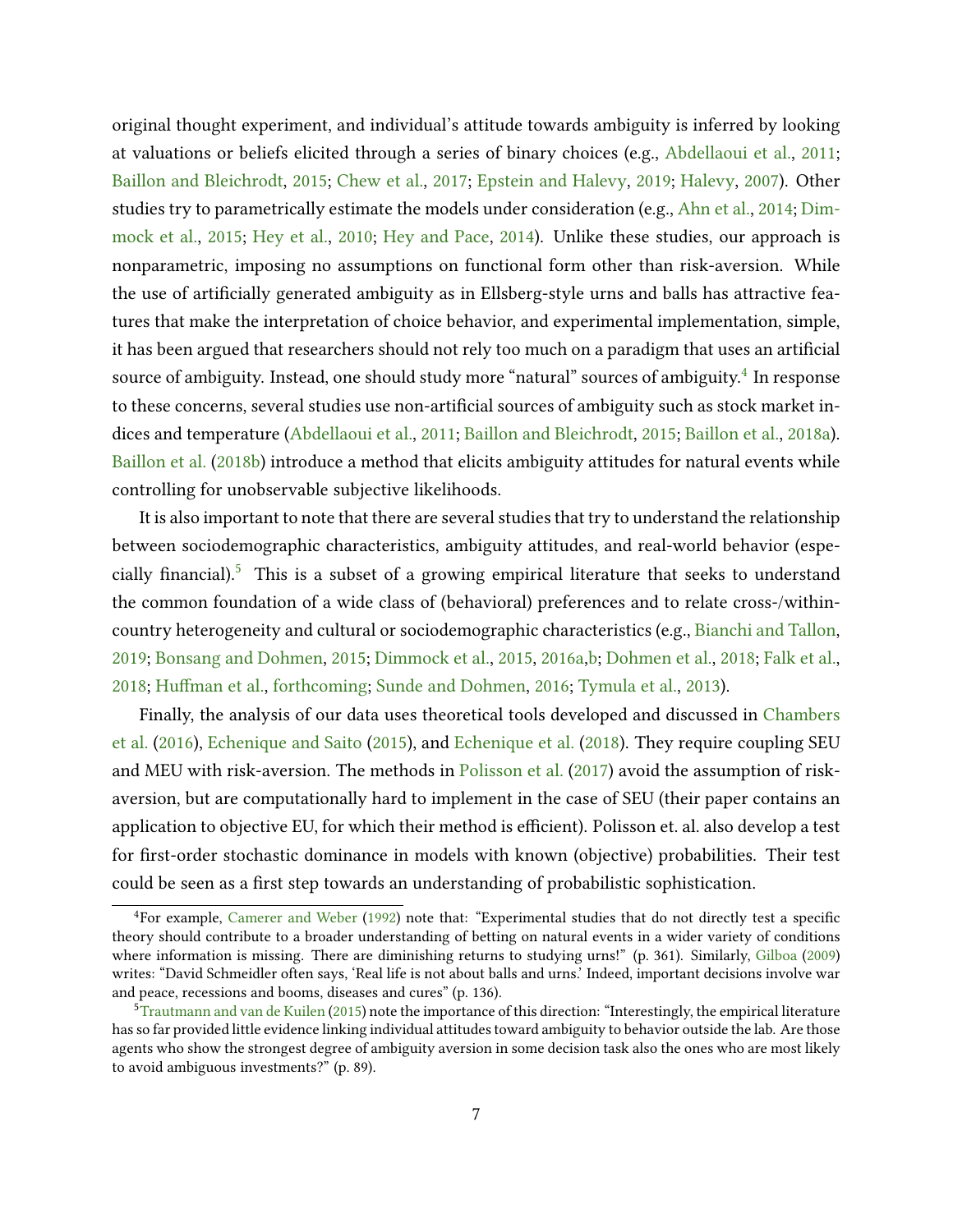<span id="page-7-1"></span>

| Platform   | Treatment | Task 1 | Task 2                                          | Task 3                                                                                      | Task 4 |
|------------|-----------|--------|-------------------------------------------------|---------------------------------------------------------------------------------------------|--------|
| Laboratory |           |        | Large volatility Market-stock Market-Ellsberg   | Standard Ellsberg<br>Small volatility Market-stock Market-Ellsberg Standard Ellsberg Survey | Survey |
| Panel      |           |        | Large volatility Market-stock Standard Ellsberg |                                                                                             |        |
|            |           |        | Small volatility Market-stock Standard Ellsberg |                                                                                             |        |

TABLE 1: Order of the tasks.

# <span id="page-7-2"></span>2 Experimental Design

We conducted experiments at the Experimental Social Science Laboratory (ESSL) at the University of California, Irvine (hereafter the lab), and on the Understanding America Study (UAS) panel, a longitudinal survey platform (hereafter the panel).<sup>[6](#page-0-0)</sup> The general structure of tasks in the lab and in the panel were the same. We shall first in Section [2.1](#page-7-0) describe the basic tasks, which were common to the lab and the panel experiments. Then in Section [2.2](#page-11-0) we turn to the features that were unique to each. Further details and instructions are presented in online appendices D and E.

### <span id="page-7-0"></span>2.1 Tasks

We first describe the two basic tasks used in our experiments: the market task (also referred to as the allocation task), and the Ellsberg two-urn choice task. The market task has two versions, depending on the source of uncertainty. The exact set of tasks differed somewhat depending on the platform: the lab or the panel. Table [1](#page-7-1) summarizes the lab and the panel experiments.

Market task. The market task is meant to represent the most basic economic problem of choice under uncertainty. An agent chooses among Arrow-Debreu commodities, given state prices and a budget. Experimental implementations of such portfolio choice problems were introduced by [Loomes](#page-29-3) [\(1991\)](#page-29-3) and [Choi et al.](#page-28-5) [\(2007\)](#page-28-5), and later used in [Ahn et al.](#page-27-1) [\(2014\)](#page-27-1), [Choi et al.](#page-28-6) [\(2014\)](#page-28-6), and [Hey and Pace](#page-29-4) [\(2014\)](#page-29-4), among others.

Uncertainty is represented through a state space  $\Omega = {\omega_1, \omega_2, \omega_3}$ . For each choice problem there are two relevant *events*, denoted by  $E_s$ ,  $s = 1, 2$ . Events are sets of states, which are lumped together in ways that will be clear below. The events  $E_1$  and  $E_2$  are mutually exclusive. Subjects are endowed with 100 (divisible) tokens in each round. An event-contingent payoff may be

<sup>6</sup>Our experiment was approved by the Institutional Review Board of California Institute of Technology (#15- 0478). It was then reviewed and approved by the director of ESSL and the board of UAS. The module number of our UAS survey is 116.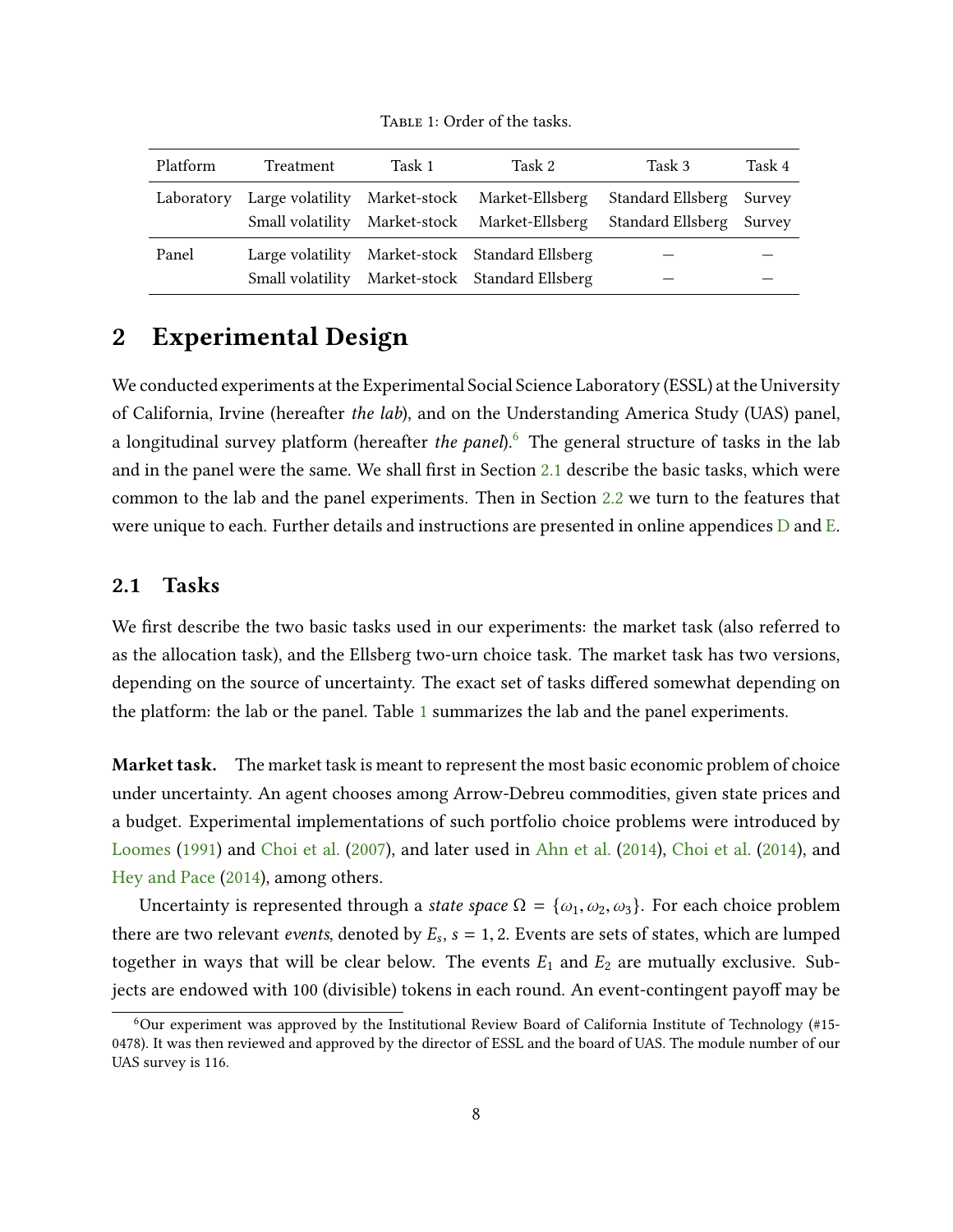purchased at a price, which experimentally is captured through an "exchange value." Exchange values, denoted  $z_s$ ,  $s = 1, 2$ , relate tokens allocated to an event, and monetary outcomes. Given a pair of exchange values  $(z_1, z_2)$ , subjects are asked to decide on the allocation of tokens,  $(a_1, a_2)$ , between the two events. A subjects who decides on an allocation  $(a_1, a_2)$  earns  $x_s = a_s \times z_s$  if event  $E_s$  occurs. The sets of exchange values  $(z_1, z_2)$  used in the experiments are presented in Table D.1 in online appendix.

An allocation  $(a_1, a_2)$  of tokens is equivalent to buying a  $x_s$  units of an Arrow-Debreu security that pays \$1 per unit if event  $E_s$  holds, from a budget set satisfying  $p_1x_1 + p_2x_2 = I$ , where prices and income  $(p_1, p_2, I)$  are determined by the token exchange values  $(z_1, z_2)$  in the round.<sup>[7](#page-0-0)</sup>

Our design deviates from the other studies mentioned above by introducing a novel event structure. There are three underlying states of the world:  $\omega_i$ ,  $i = 1, 2, 3$ , and we introduce two types of questions. In Type 1 questions, event 1 is  $E_1^1 = {\omega_1}$  and event 2 is  $E_2^1 = {\omega_2, \omega_3}$ . In Type 2 questions, event [1](#page-9-0) is  $E_1^2 = {\omega_1, \omega_2}$  and event 2 is  $E_2^2 = {\omega_3}$ . See Figure 1 for an illustration. This event structure requires SEU decision makers to behave consistently not only within each type of questions but also across two types of questions.<sup>[8](#page-0-0)</sup>

The design allows us to examine one aspect of SEU rationality, monotonicity of choice. The monotonicity follows from the fact that SEU rational agent should consider event  $E_1^\mathrm{2}$  $\frac{2}{1}$  is more likely than event  $E_1^1$  $\frac{1}{1}$  and, hence, the agent should allocate more tokens on event  $E_1^2$  $_1^2$  than on event  $E_1^1$  $\frac{1}{1}$  if the prices are the same. We term this property event monotonicity. A detailed discussion follows later in the paper.

Subjects in our experiments make decisions through a computer interface. The *allocation table* on the computer screen contains all the information subjects need to make their decisions in each question; see right panels in Figure [1.](#page-9-0) The table displays exchange values  $(z_1, z_2)$  for the current question, their current allocation of tokens  $(a_1, a_2)$ , and implied monetary value of each account, referred to as the "account value,"  $(a_1 \times z_1, a_2 \times z_2)$ . Subjects can allocate tokens between two events using a slider at the bottom of the screen; every change in allocation is instantaneously reflected in the allocation table.<sup>[9](#page-0-0)</sup>

An important feature of our design is that we implement the task under two different sources

<sup>&</sup>lt;sup>7</sup>We set  $p_1 = 1$  (normalization) and  $p_2 = z_1/z_2$ . Then, the income is given by  $I = 100 \times z_1$ .

 ${}^{8}$ [Hey and Pace'](#page-29-4)s [\(2014\)](#page-29-4) design is the closest to ours. In their experiment, uncertainty was generated by the colors of balls in the Bingo Blower and subjects were asked to make 76 allocation decisions in two different types. In the first type of problems, subjects were asked to allocate between two of the colors. In the second type, they were asked to allocate between one of the colors and the other two. Note that the motivation of [Hey and Pace](#page-29-4) [\(2014\)](#page-29-4) is a parametric estimation of leading models of ambiguity aversion.

 $9^9$ Tokens are divisible (the slider moves in the increment of 0.01). This ensures that the point on the budget line which equalizes the payouts in the two events (i.e., on the 45-degree line) is technically feasible.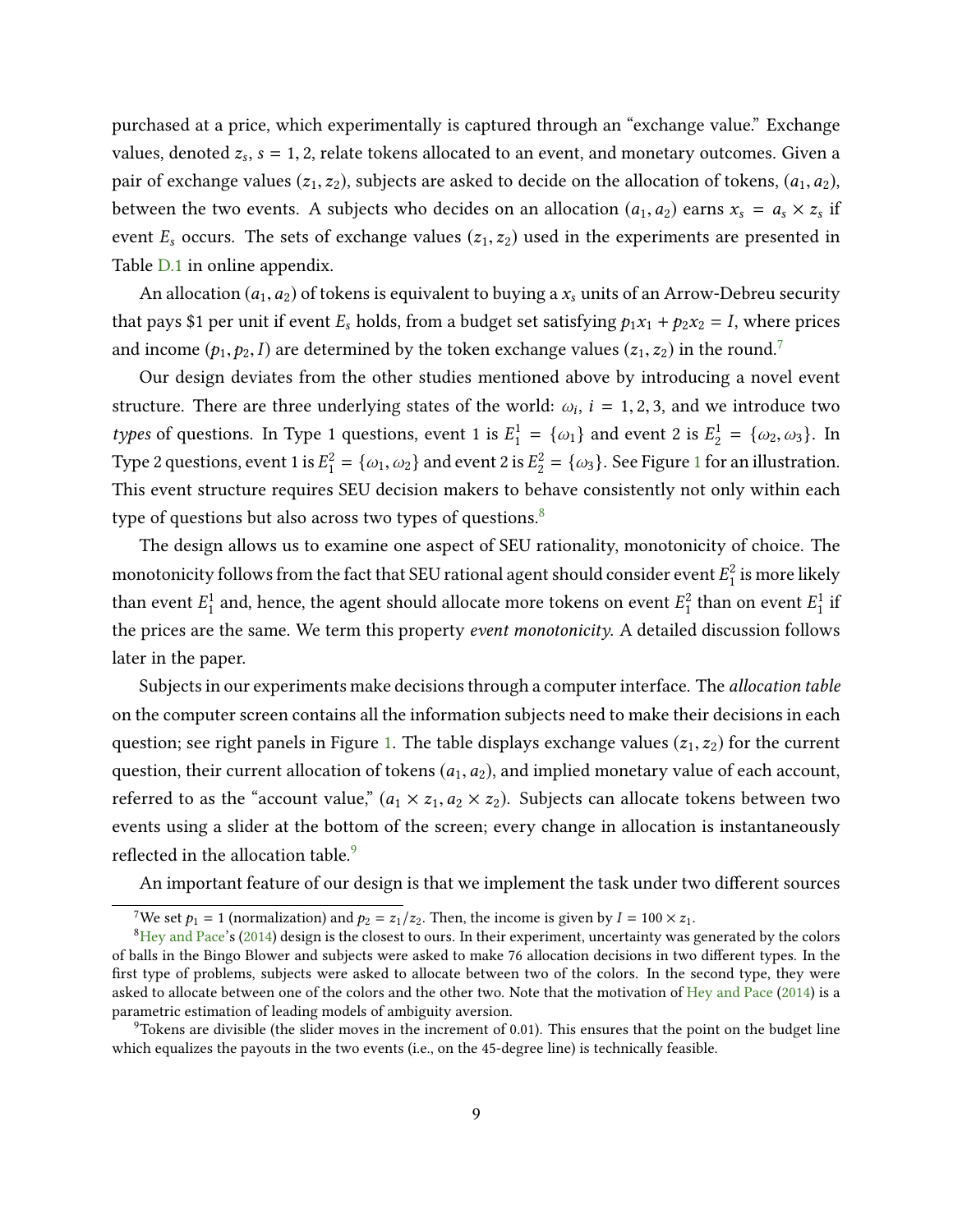<span id="page-9-0"></span>

Figure 1: (Left) Event structure in two types of questions. (Right) Illustration of the allocation table for a type 1 question (top) and a type 2 question (bottom).

of uncertainty. Subjects face two versions of the market task, as we change the source of uncertainty. In the first version, called "market-Ellsberg", uncertainty is generated with an Ellsberg urn. In the second version, termed "market-stock", uncertainty is generated through a stochastic process that resembles the uncertain price of a financial asset, or a market index. The market-Ellsberg version follows [Ellsberg](#page-28-1) [\(1961\)](#page-28-1), and the empirical literature on ambiguity aversion [\(Trautmann](#page-29-2) [and van de Kuilen,](#page-29-2) [2015\)](#page-29-2). Subjects are presented with a bag containing 30 red, yellow, and blue chips, but they are not told anything about the composition of the bag. The three states of the world are then defined by the color of a chip drawn from the bag: state 1  $(\omega_1)$  corresponds to drawing a blue chip, state 2  $(\omega_2)$  corresponds to drawing a yellow chip, and state 3  $(\omega_3)$  corresponds to drawing a red chip.

In the market-stock task, uncertainty is generated through the realization of simulated stock prices. Subjects are presented with a history of stock prices, as in Figure  $2.^{\bf 10}$  $2.^{\bf 10}$  $2.^{\bf 10}$  $2.^{\bf 10}$  The chart shows the evolution of a stock price for 300 periods; the next 200 periods are unknown, and left blank. Subject are told that prices are determined through a model used in financial economics to approximate real world stock prices. They are told that the chart represents the realized stock price up to period 300, and that the remaining periods will be determined according to the same model from financial economics. Let the price at period 300 be the "starting value" and the price at period 500 be the "target value." We define three states, given some threshold  $R \in (0, 1)$ :  $\omega_1 = (R, +\infty)$ ,

<sup>&</sup>lt;sup>10</sup>We used a Geometric Brownian Motion to simulate 100 stock price paths that share the common starting price and the time horizon. After visually inspecting the pattern of each price path, we handpicked 28 paths and then asked workers on Amazon Mechanical Turk what they believed the future price of each path would be. The elicited belief distributions were then averaged across subjects. Some price paths, especially those with clear upward or downward trends, tend to be associated with skewed distributions. Others have more symmetric distributions. We thus selected two relatively "neutral" ones from the latter set for the main experiment. See online appendix D.2.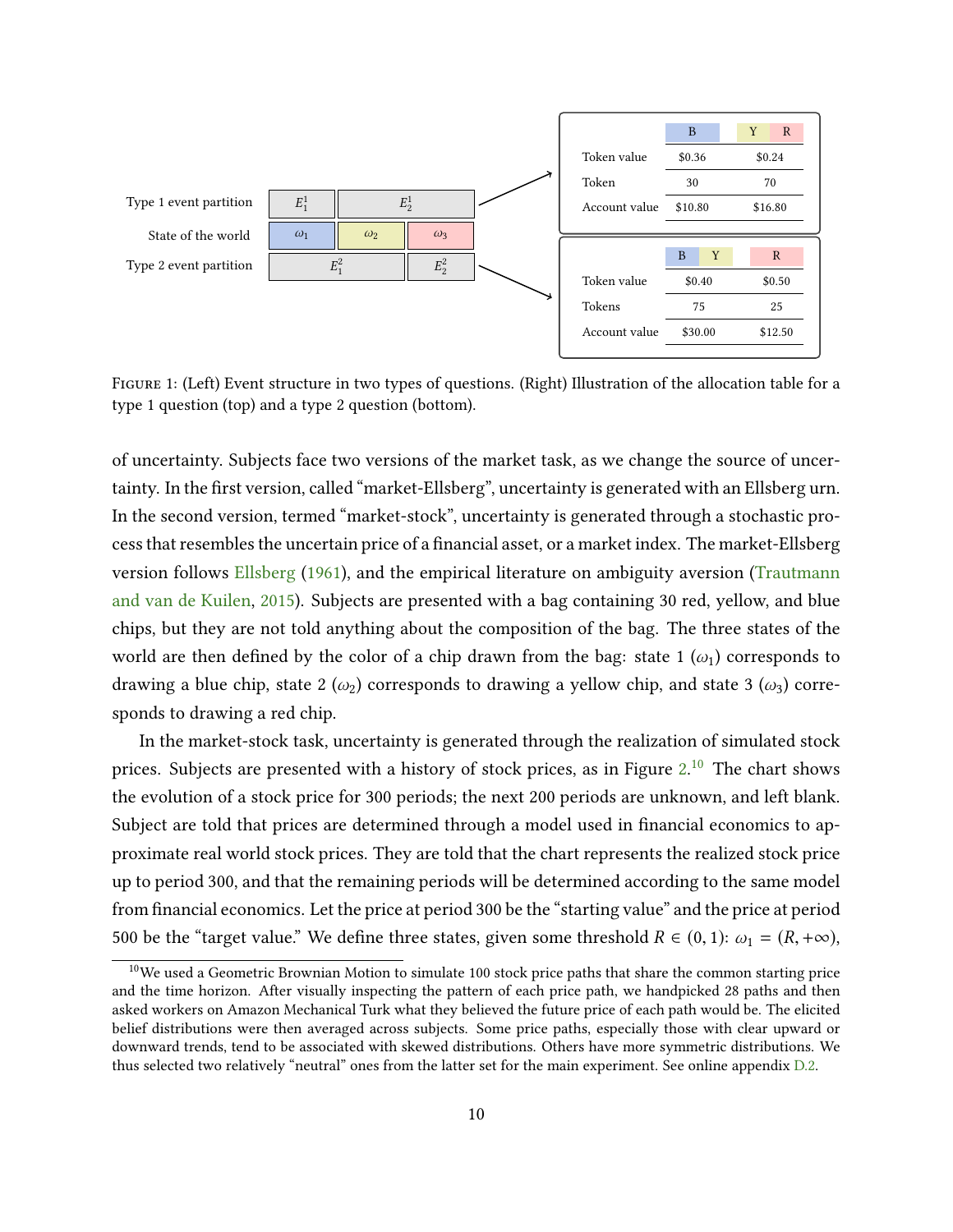<span id="page-10-0"></span>



Figure 2: Source of uncertainty in the market-stock task.

Figure 3: Set of 20 budgets.

in which the target value rises by more than 100R% compared to the starting value (see the blue region in the figure),  $\omega_2 = [-R, R]$ , in which the price varies by at most 100R% between the starting value and the target value (the yellow region in the figure), and  $\omega_3 = [-1, -R)$ , in which the target value falls by more than 100R% compared to the starting value (the red region in Figure [2\)](#page-10-0).

We chose token exchange values  $(z_1, z_2)$  for each question to increase the power of our tests. After running several choice simulations to calculate the power of our tests, we select 20 budgets (10 for type 1, 10 for type 2) shown in Figure [3](#page-10-0) (and Table D.1 in online appendix). Note that event 1 is "more likely" in type 2 decision problems since  $\{\omega_1\} = E_1^1 \subseteq E_1^2 = \{\omega_1, \omega_2\}$ . In constructing budget sets, we made assets in account 1 more "relatively expensive" than assets in account 2 in type 2 questions. This is reflected in the steeper slope of the budget lines presented in Figure [3.](#page-10-0)

Several remarks about our experimental design are in order. First, we use the movement of stock prices as a source of uncertainty, not balls and urns. We are not the first to use financial information as the source of uncertainty (see [Abdellaoui et al.,](#page-27-3) [2011;](#page-27-3) [Baillon and Bleichrodt,](#page-27-4) [2015;](#page-27-4) [Baillon et al.,](#page-27-5) [2018a\)](#page-27-5), but it is still rare in the experimental literature. Second, subjects were allowed to make fractional allocations of tokens between accounts. Our fractional allocation design sought to mimic choices from a continuous budget line, as in the theoretical models we try to test. Third, we asked two types of allocation decisions. This makes our task demanding for subjects, but it creates a powerful environment for our revealed preference analysis, and allows for natural within-subject comparisons.

Ellsberg two-urn choice task. In addition to the market task described above, we presented our subjects with a standard two-urn version of [Ellsberg'](#page-28-1)s [\(1961\)](#page-28-1) choice question. The purpose of including this standard task is to compare the behavior of subjects in the different designs. By this comparison, we can investigate how traditional evaluations of ambiguity aversion relate to market choices, and see if the market setting affects subjects' attitude toward uncertainty.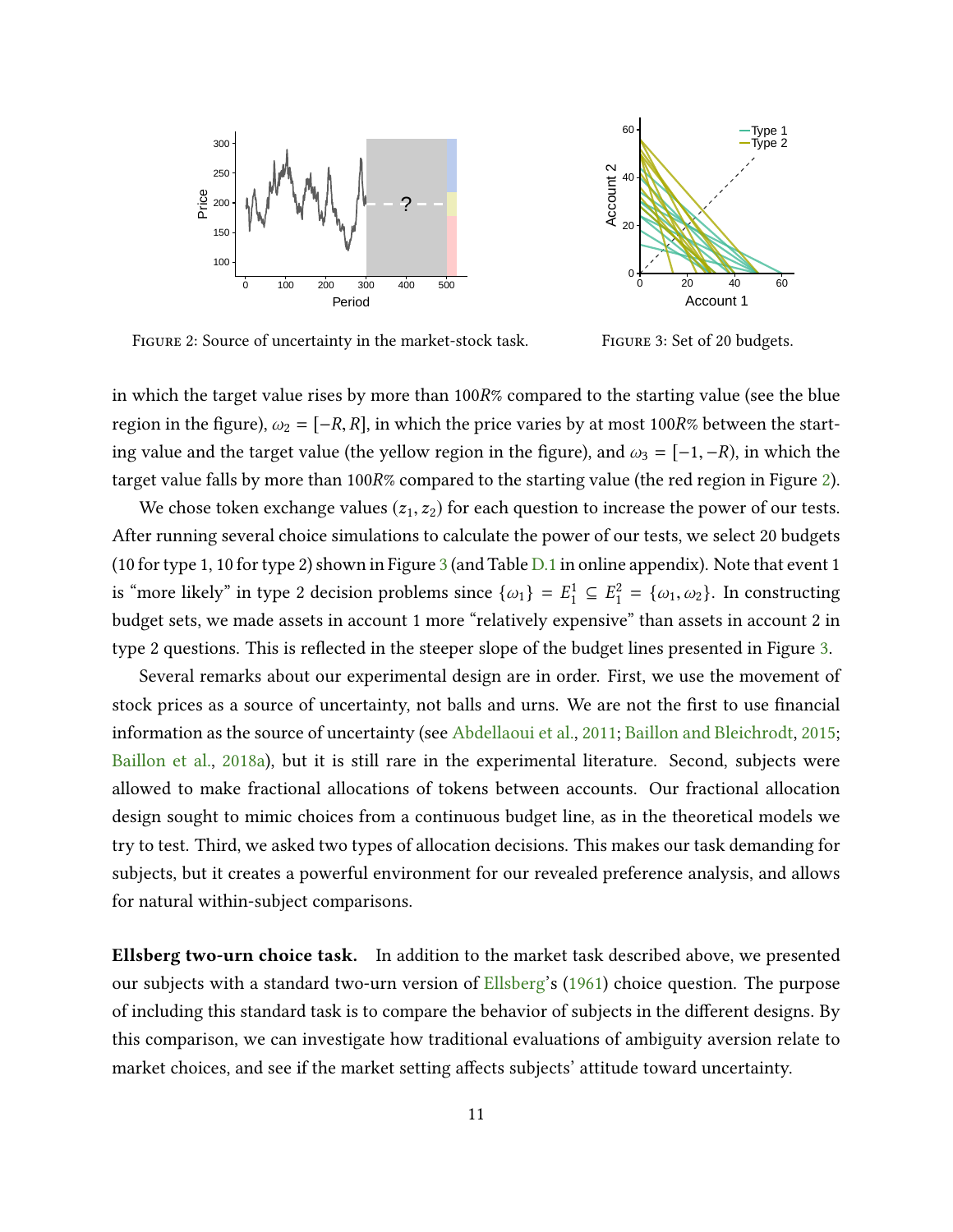Subjects confront two bags: bag A and bag B, each of which contains 20 chips. They receive the following information: Bag A contains 10 orange chips and 10 green chips. Bag B contains 20 chips, each of which is either orange or green. The number of chips of each color in bag B is unknown to them, so there can be anywhere from 0 to 20 orange chips, and anywhere from 0 to 20 green chips, as long as the total number of orange and green chips sums to 20.

Subjects were offered choices between bets on the color of the chip that would be drawn at the end of the experiment. Before choosing between bets, subjects were first asked to choose a fixed color (orange or green; called "Your Color") for which they would be paid if they chose certain bets. They were then asked three questions. $^{11}$  $^{11}$  $^{11}$ 

The first question asks to choose between a bet that pays \$X+b if the color of the ball drawn from bag A is "Your Color" (and nothing otherwise), and a bet that pays \$X if the color of a ball drawn from bag B is "Your Color" (and nothing otherwise). Similarly, the second question asks to choose between a bet that pays \$X if the color of the ball drawn from bag A is "Your Color," and a bet that pays \$X if the color of a ball drawn from bag B is "Your Color". Finally, the third question asks to choose between a bet that pays \$X if the color of the ball drawn from bag A is "Your Color" and a bet that pays  $X+b$  if the color of a ball drawn from bag B is "Your Color". The payoff X and the bonus b depended on the platform:  $(X, b) = (10, 0.5)$  in our lab study and  $(X, b) = (100, 5)$ in the panel. In our lab experiments, the content of bag B had already been determined at the beginning of the experiment by an assistant. The timing is important to ensure that there is no incentive to hedge [\(Baillon et al.,](#page-27-9) [2015;](#page-27-9) [Epstein and Halevy,](#page-28-9) [2019;](#page-28-9) [Saito,](#page-29-11) [2015\)](#page-29-11). The subjects were allowed to inspect the content of each bag after completing the experiment.

**Post-experiment survey.** In the lab experiment, subjects were asked to fill out a short survey asking for their age, gender, major in college, the three-item cognitive reflection test (CRT; [Fred](#page-28-16)[erick,](#page-28-16) [2005\)](#page-28-16), and strategies they employed in the allocation tasks if any (see online appendix D.3). In the panel study, subjects answered a standard questionnaire that the Understanding America Study (UAS) asks of all its panelist households.

#### <span id="page-11-0"></span>2.2 Implementation

Interface. We prepared an experimental interface that runs on a web browser. In the panel study, our interface was embedded in the survey page of the UAS. Therefore, subjects in both the lab and panel experiments interacted with the exact same interface.

<sup>&</sup>lt;sup>11</sup>We adopted the three-question setting akin to [Epstein and Halevy](#page-28-9) [\(2019\)](#page-28-9), as a way of identifying strict ambiguity preferences. The typical Ellsberg-style experiment would ask only one question, namely the second one.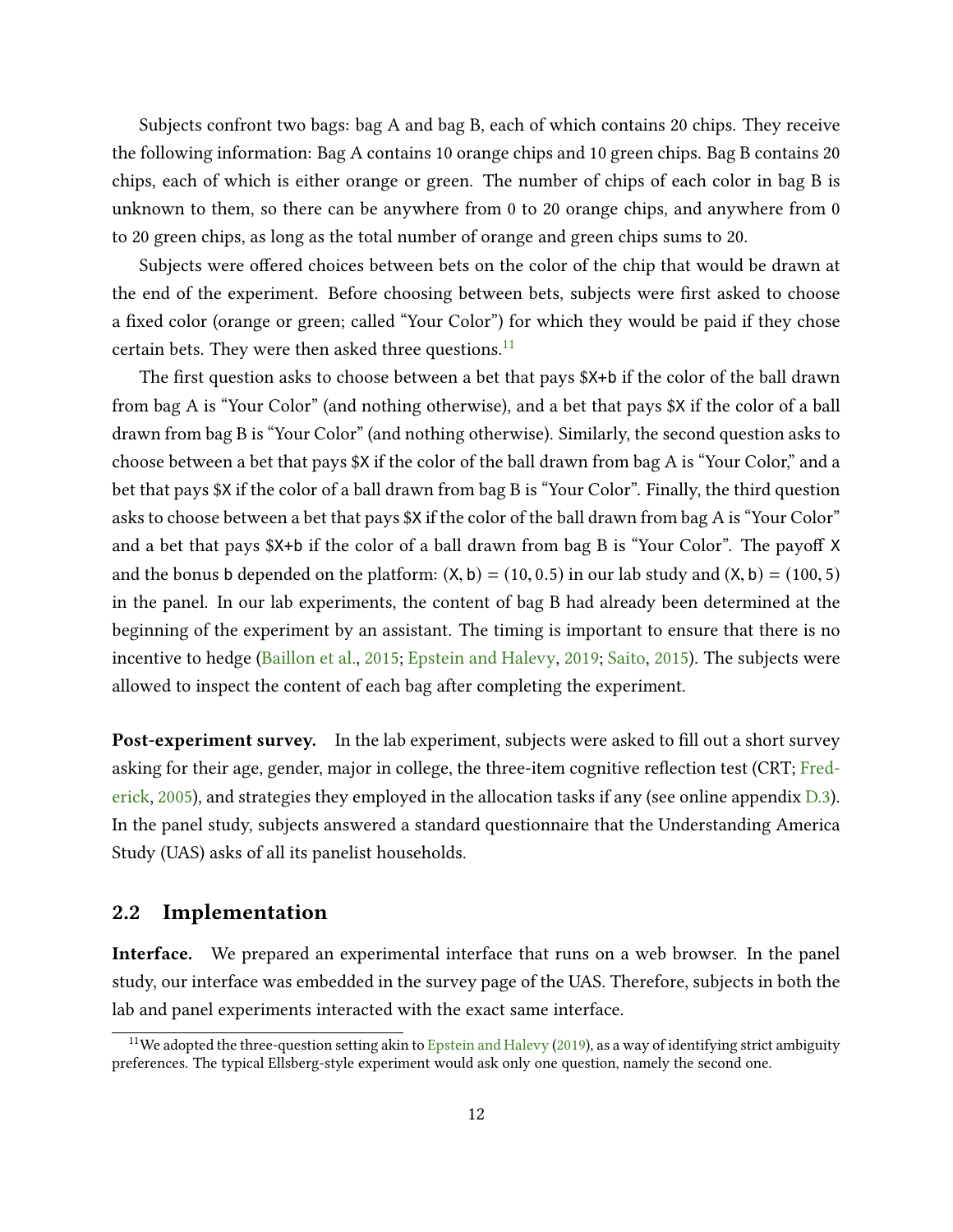<span id="page-12-0"></span>

Figure 4: Context of market information: large volatility (left) and small volatility (right).

Recruiting and sampling. Subjects for our lab study were recruited from a database of undergraduate students enrolled in the University of California at Irvine. The recruiting methodology for the UAS survey is described in detail in the survey website.<sup>[12](#page-0-0)</sup> Within the UAS sample, we drew a stratified random sub-sample with the aim of obtaining a representative sample of subjects in different age cohorts. In particular, we recruited subjects in three age groups: from 20 to 39, from 40 to 59, and 60 and above, randomly from the pool of survey participants. The purpose of stratifying the sample was to be able to assess the relation between age and pass rates for our revealed-preference tests.

Treatments. In the market-stock task, we prepared two simulated paths of stock prices with different degree of volatility, so that one path seems relatively more volatile than the other, while keeping the general trend in prices as similar as possible between the two paths. Since the perception of volatility is only relative, we embed each path in the common market "context" as shown in Figure [4.](#page-12-0) Here, the bold black lines indicate the stock under consideration, and the other lines in the background are the same in the two treatments.

Our treatment variation is the perceived volatility of simulated stock prices (we call the two treatments Large and Small). The subjects were randomly assigned to either a large volatility condition (left panel in Figure [4\)](#page-12-0), or a small volatility condition (right panel).<sup>[13](#page-0-0)</sup> The instructions for the market-stock task included one of the two charts of Figure [4,](#page-12-0) depending on the treatment (see online appendix E).

Order of the tasks. Subjects in the lab study performed three tasks in the following order: market-stock, market-Ellsberg, and standard Ellsberg. Subjects in the Panel study performed two

<sup>12</sup><https://uasdata.usc.edu/index.php>.

<sup>&</sup>lt;sup>13</sup>In the lab study, random assignment to one of the two treatments was done at the session level, meaning that all subjects in the same session were shown the same price path.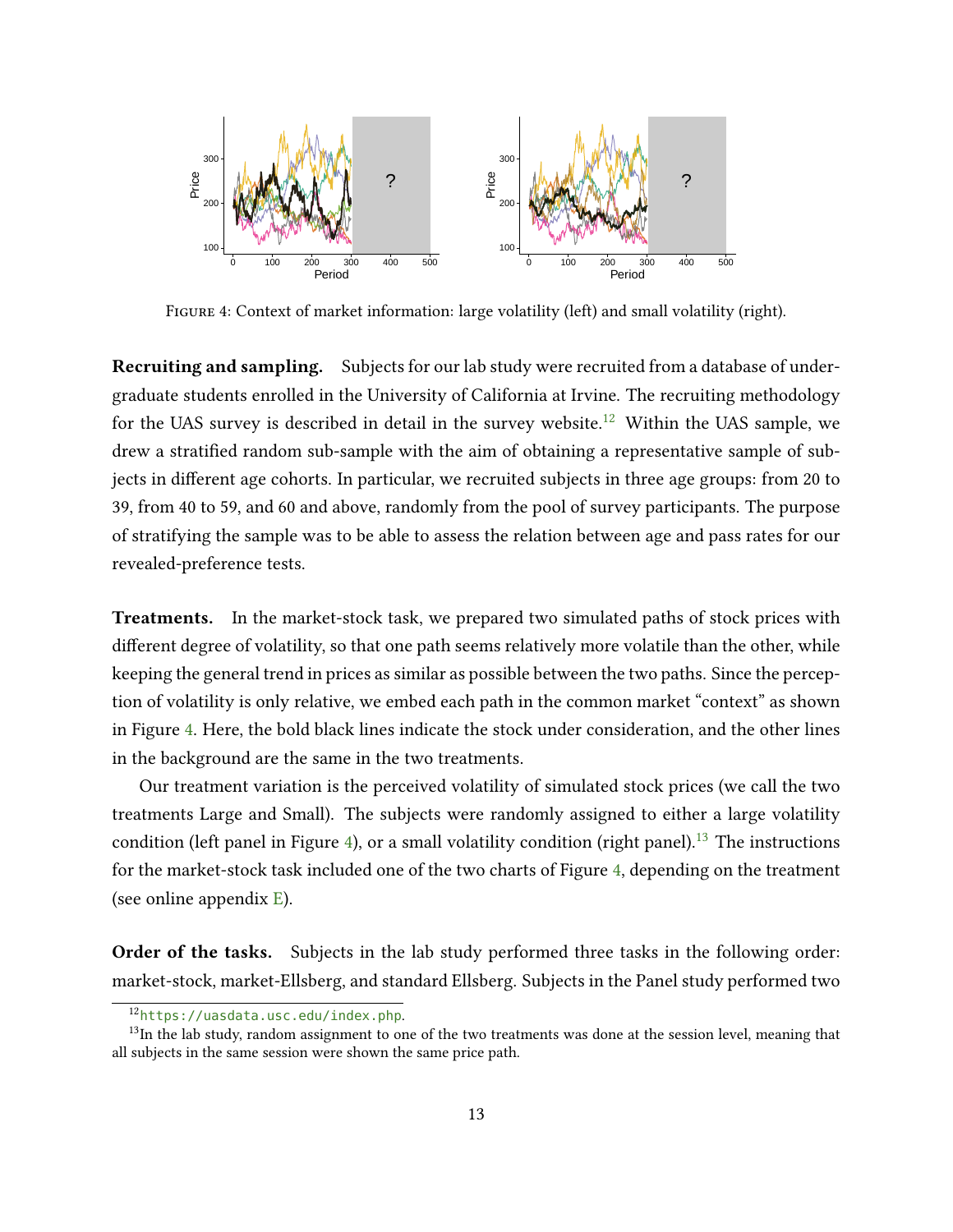tasks, market-stock and standard Ellsberg, but due to time constraints we did not implement market-Ellsberg in the panel. Table [1,](#page-7-1) which has a summary of the structure of the experiments and treatments, lists the order in which the tasks were completed.

Incentives. In the lab study, we used the standard incentive structure of paying-one-choiceat-random. Subjects received a sealed envelope when they entered the laboratory room. The envelope contained a piece of paper, on which two numbers were written. The first number indicated the task number, and the second number indicated the question number in that task. Both numbers were randomly selected beforehand. At the end of the experiment, subjects brought the envelope to the experimenter's computer station. If the selected task was the market task with stock price information, the simulated "future" price path was presented on the screen. If, on the other hand, the selected task involved the Ellsberg urn, the subject was asked to pick one chip from the relevant bag. All subjects received a \$7 showup fee.

In the panel study, four subjects were randomly selected to receive the bonus payment based on their choices in the experiments. Unlike the lab study, the bonus payment for these subjects was determined by a randomization implemented by the computer program, but payments were of a much larger scale. All subjects received a participation fee of \$10 by completing the entire survey.

# <span id="page-13-0"></span>3 Results

This section presents results from the lab and the panel. For each dataset, we first discuss the basic patterns of subjects' choices, and then proceed to present our revealed-preference tests.

### 3.1 Results from the Lab

We conducted seven experimental sessions at the Experimental Social Science Laboratory (ESSL) of the University of California, Irvine. A total of 127 subjects (62 in treatment Small and 65 in treatment Large; mean age = 20.16, SD = 1.58; 35% male) participated in the study.<sup>[14](#page-0-0)</sup> Each

<sup>&</sup>lt;sup>14</sup>Three additional subjects participated in the study, but we excluded their data from the analysis. One subject accidentally participated in two sessions (thus, the data from the second appearance was excluded). Two subjects spent a significantly longer time on each decision than anyone else. We distributed the instructions for each task of the experiment just before they were to perform that task, meaning that each subject would have to wait until all the other subjects in the session completed the task. We had to "nudge" these two subjects that were extremely slow to make decisions more quickly, and hence eliminated their choices from our data.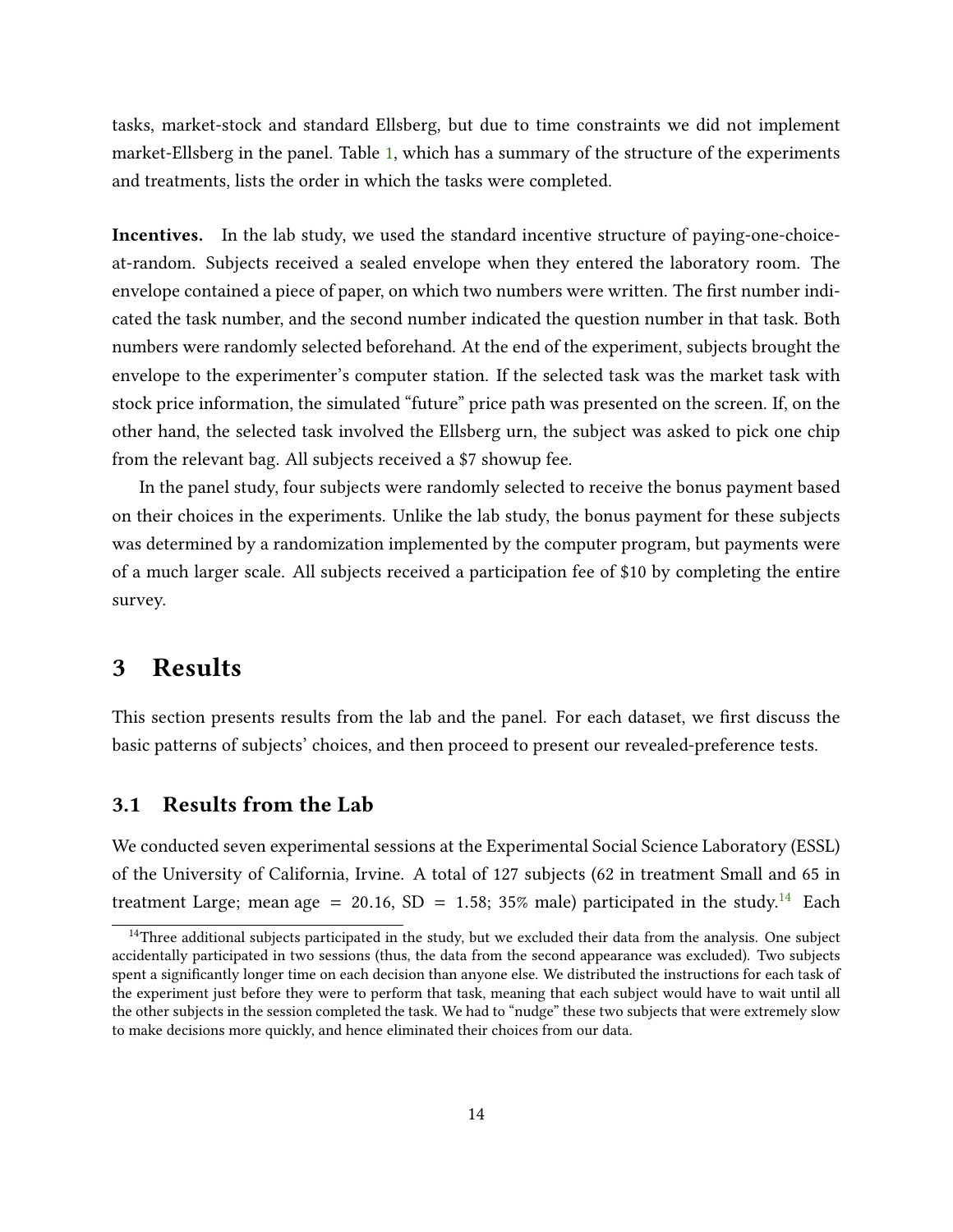session lasted about an hour, and subjects earned on average \$21.3 (including a \$7 showup fee,  $SD = 9.21$ ).

Choices in the market tasks. Subjects faced budgets in random order, with one exception. The exception is related to event monotonicity, as discussed earlier. We fixed two consecutive questions: questions #5 and #6, that had the same budget set, but with different event structures. These were the only questions that were not presented in random order. Our purpose was to check that subjects had a basic understanding of the task. The 5th question was presented as a type 1 question while the 6th question was presented as a type 2 question (recall the terminology from Section [2\)](#page-7-2). Since the event upon which the first account pays off is a larger set in question  $#6$ than in question #5 ( $\{\omega_1\} = E_1^1 \subseteq E_1^2 = \{\omega_1, \omega_2\}$  by construction), while prices and budget remain the same, subjects should allocate more to the first account in question  $#6$  than in question  $#5$ .

More than 70% of subjects satisfy event monotonicity, and this number increases to 90% if we allow for a small margin of error of five tokens. Moreover, choices are clustered around the allocation which equalizes payout from the two accounts, which can be interpreted as the subjects' ambiguity aversion. See Figure C.2 in the online appendix.

As [Echenique et al.](#page-28-4) [\(2018\)](#page-28-4) discuss in depth, the empirical content of expected utility is captured in part by a negative relation between state prices and allocations: a property that can be thought of as "downward-sloping demand." We thus look at how subjects' choices responded to price variability between budgets; in particular, we focus on the relation between price ratios,  $\log (p_2/p_1)$ , and allocation ratios,  $\log (x_2/x_1)$ , pooling choices from all subjects. Figure [5](#page-15-0) shows a negative relation between these two quantities, confirming the downward-sloping demand property at the aggregate level. It holds for both types of questions and in both tasks.

We also quantify the degree of compliance with the downward-sloping demand property at the individual level by calculating correlation  $\rho^\text{dsd}$  between log ( $p_2/p_1$ ) and log ( $x_2/x_1$ ). $^{15}$  $^{15}$  $^{15}$  A significant majority of the subjects made choices that responded to prices negatively ( $\rho^{\text{dsd}} < 0$ ; Figure C.3 in the online appendix).

Revealed-preference tests. Did the subjects in our experiment make choices that are consistent with basic economic models of utility maximization, including the standard subjective expected utility (SEU) theory? In order to answer this question, we implement nonparametric, revealed-preference tests on each individual subject's choice data. These tests include: GARP,

<sup>&</sup>lt;sup>15</sup>Let  $\rho_t$  be the (Spearman's) correlation coefficient in type t questions. We obtain the "average" correlation coefficient,  $\rho^{\text{dsd}}$ , by Fisher's z-transformation  $\rho^{\text{dsd}} = \tanh\left(\sum_{t=1}^{2} \tanh^{-1}(\rho_t)/2\right)$ .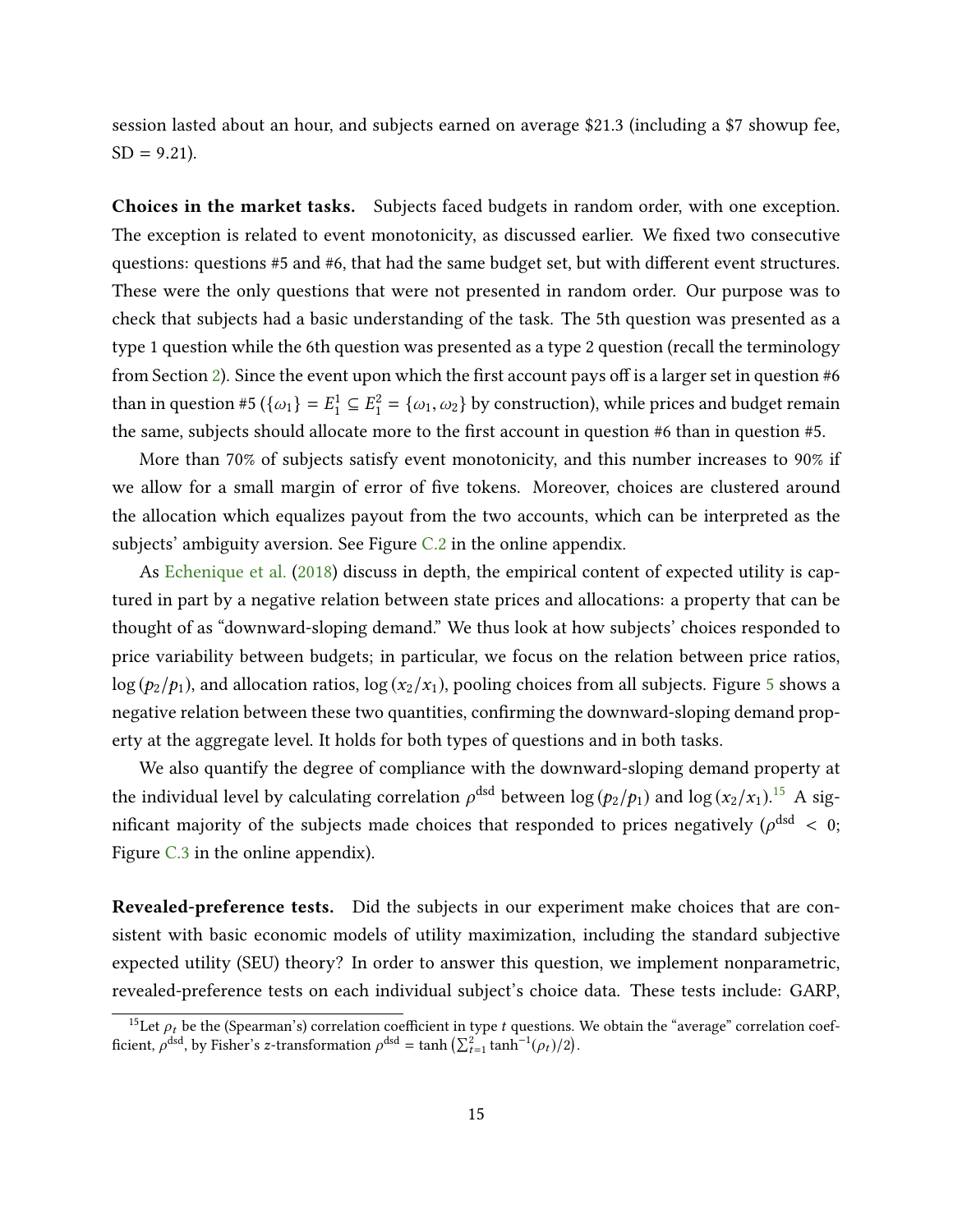<span id="page-15-0"></span>

<span id="page-15-1"></span>Figure 5: Downward-sloping demand in the market-stock task (A) and the market-Ellsberg task (B). Each dot represents mean  $\log(x_2/x_1)$  at each  $\log(p_2/p_1)$  and bars indicate standard error of means.

|                                             | TABLE 2: Pass fales. |             |       |
|---------------------------------------------|----------------------|-------------|-------|
|                                             |                      | GARP PS SEU | – MEU |
| Market-stock 0.5827 0.4803 0.0000 0.0000    |                      |             |       |
| Market-Ellsberg 0.6693 0.6220 0.0157 0.0157 |                      |             |       |

 $T_{\text{target}}$  2:  $P_{\text{target}}$ 

probabilistic sophistication (hereafter PS; [Machina and Schmeidler,](#page-29-1) [1992\)](#page-29-1), SEU (based on and ex-tended from [Echenique and Saito,](#page-28-0) [2015\)](#page-28-0), and MEU (based on [Chambers et al.,](#page-28-3) [2016\)](#page-28-3).<sup>[16](#page-0-0)</sup>

Recall that, depending on how we partition the state space, we have two types of decision problems. For GARP and PS, we first test each type of problem separately and then combine the results. We say that a subject's data satisfies GARP if it passes the GARP test for both types. Similarly, we say that a subject's data is not inconsistent with PS if it is not inconsistent with PS in the sense of [Epstein'](#page-28-7)s [\(2000\)](#page-28-7) condition for both types, and satisfies event monotonicity. For SEU and MEU, we implement the test directly on the data combining two types of problems. It is not obvious that this can be done. That the two types of problems can be combined, effectively testing the three-state design using bets on two events at a time, is one contribution of our paper: see online appendices A and B for details.

Table [2](#page-15-1) presents the *pass rate* of each test. That is, the fraction of subjects (out of 127) who

Note: Since [Epstein'](#page-28-7)s [\(2000\)](#page-28-7) condition is only necessary for probabilistic sophistication, the numbers reported here capture the fraction of the subjects who are not inconsistent with probabilistic sophistication.

<sup>&</sup>lt;sup>16</sup>We can test whether a given dataset is consistent with SEU or MEU by solving the linear programming problem implied by the axiom characterizing the model. We say that a dataset passes the test if there is a solution to the problem. The construction of such linear programming problems closely follows the argument in the proofs of Theorems that appeared in [Echenique and Saito](#page-28-0) [\(2015\)](#page-28-0) and [Chambers et al.](#page-28-3) [\(2016\)](#page-28-3). The key step is to assemble a system of log-linearized Afriat inequalities.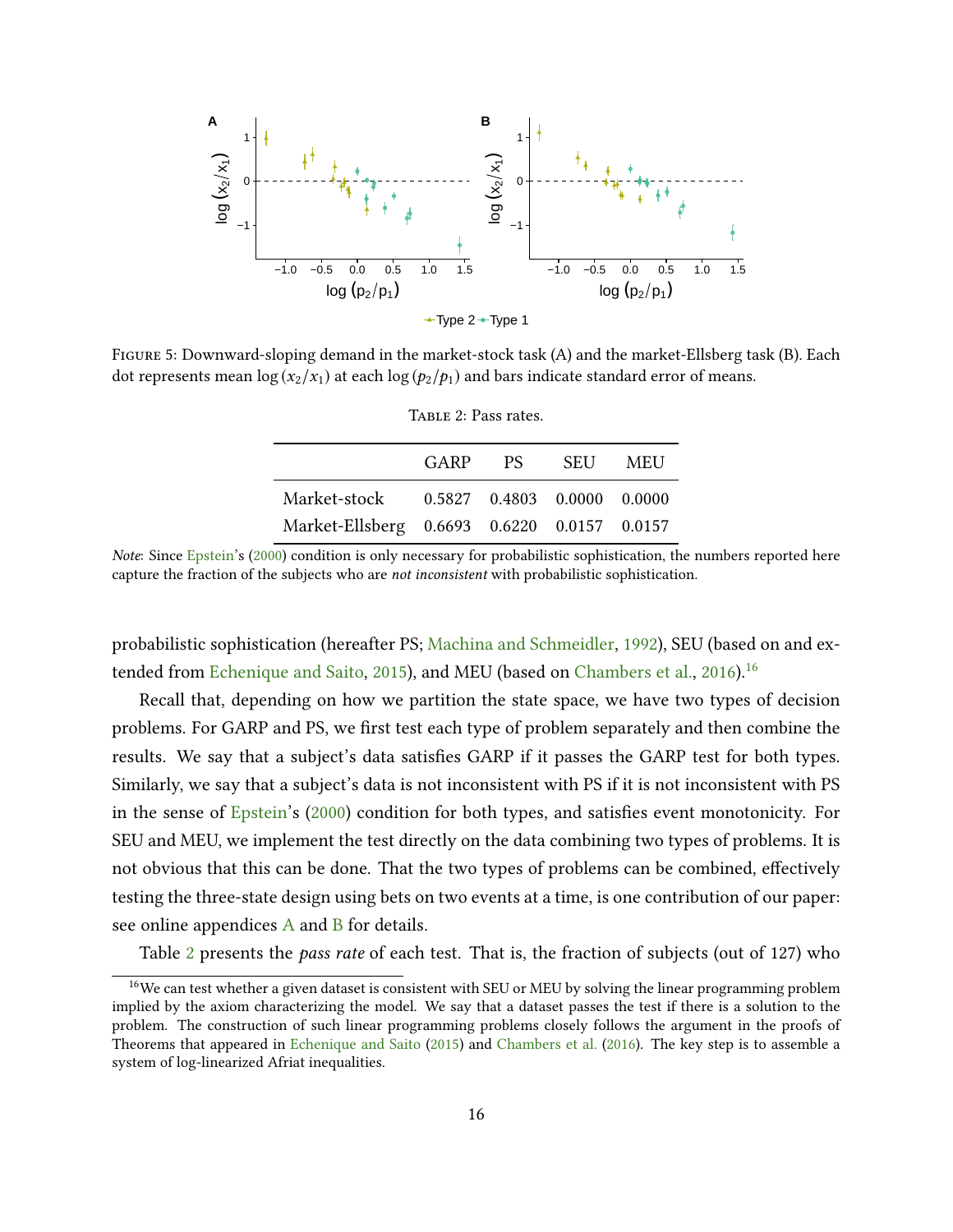passed each test. We find that a majority of subjects satisfy GARP, meaning that their choices are consistent with the maximization of some utility function. On the contrary, subjects clearly did not make choices that are consistent with SEU. The SEU pass rates are below 0.1, and not a single agent passed the SEU test in the market-stock task.<sup>[17](#page-0-0)</sup>

Perhaps surprisingly, allowing for multiple priors via MEU does not change the result. Pass rates for MEU are the same as for SEU, implying that MEU does not capture violations of SEU in our experiment. These findings are consistent with data from the experiment in [Hey and Pace](#page-29-4)  $(2014)$ : see [Chambers et al.](#page-28-3) [\(2016\)](#page-28-3), which performs the same kind of analysis as we do in the present paper for [Hey and Pace'](#page-29-4)s [\(2014\)](#page-29-4) data.

Finally, we look at PS to investigate whether observed behavior is (in)consistent with preferences being based on probabilities, using the necessary condition proposed by [Epstein](#page-28-7) [\(2000\)](#page-28-7) and checking event monotonicity in questions  $#5$  and  $#6$ . We find that  $48\%$  to  $62\%$  of subjects are not inconsistent with PS.

Distance measures. The Critical Cost Efficiency Index (CCEI; [Afriat,](#page-27-10) [1972\)](#page-27-10) is a measure of the degree of compliance with GARP. It is heavily used in the recent experimental literature to gauge how close subjects are to being rational economic agents (e.g., [Choi et al.,](#page-28-6) [2014\)](#page-28-6). In our lab data, the average CCEI is above 0.98, which implies that on average budget lines needed to be shifted down by about two percent to eliminate a subject's GARP violations (Table [3\)](#page-17-0). The CCEI scores reported in Table [3](#page-17-0) are substantially higher than those reported in [Choi et al.](#page-28-6) [\(2014\)](#page-28-6), but close to the CCEI scores in [Choi et al.](#page-28-5) [\(2007\)](#page-28-5). This would seem to indicate a higher level of compliance with utility maximizing behavior than in the experiment by [Choi et al.](#page-28-6) [\(2014\)](#page-28-6), and about the same as the experiment by [Choi et al.](#page-28-5) [\(2007\)](#page-28-5). Note, however, that there are several substantial differences in the settings and the designs between the two aforementioned studies and ours. We had two types of events (other studies typically have one fixed event structure), each type involved 10 budgets (i.e., total 20 budgets) while the aforementioned studies had 25 and 50 budgets respectively. Most importantly, objective probabilities were not provided in our study.

The pass rates for SEU are very small, but it is possible that small mistakes could account for a subjects' violation of SEU. We turn to a measure of the severity of violations of SEU. Table [3](#page-17-0) reports  $e$ <sub>∗</sub> (*minimale*), a measure of the degree of deviation from SEU proposed by [Echenique et al.](#page-28-4) [\(2018\)](#page-28-4). The number  $e_*$  is a perturbation to the model that allows SEU to accommodate the data: It

 $17$ Along similar lines, [Echenique et al.](#page-28-4) [\(2018\)](#page-28-4) find that only five out of more than 3,000 participants in three online surveys [\(Carvalho et al.,](#page-27-11) [2016;](#page-27-11) [Carvalho and Silverman,](#page-27-2) [2019;](#page-27-2) [Choi et al.,](#page-28-6) [2014\)](#page-28-6) make choices that are consistent with objective expected utility theory.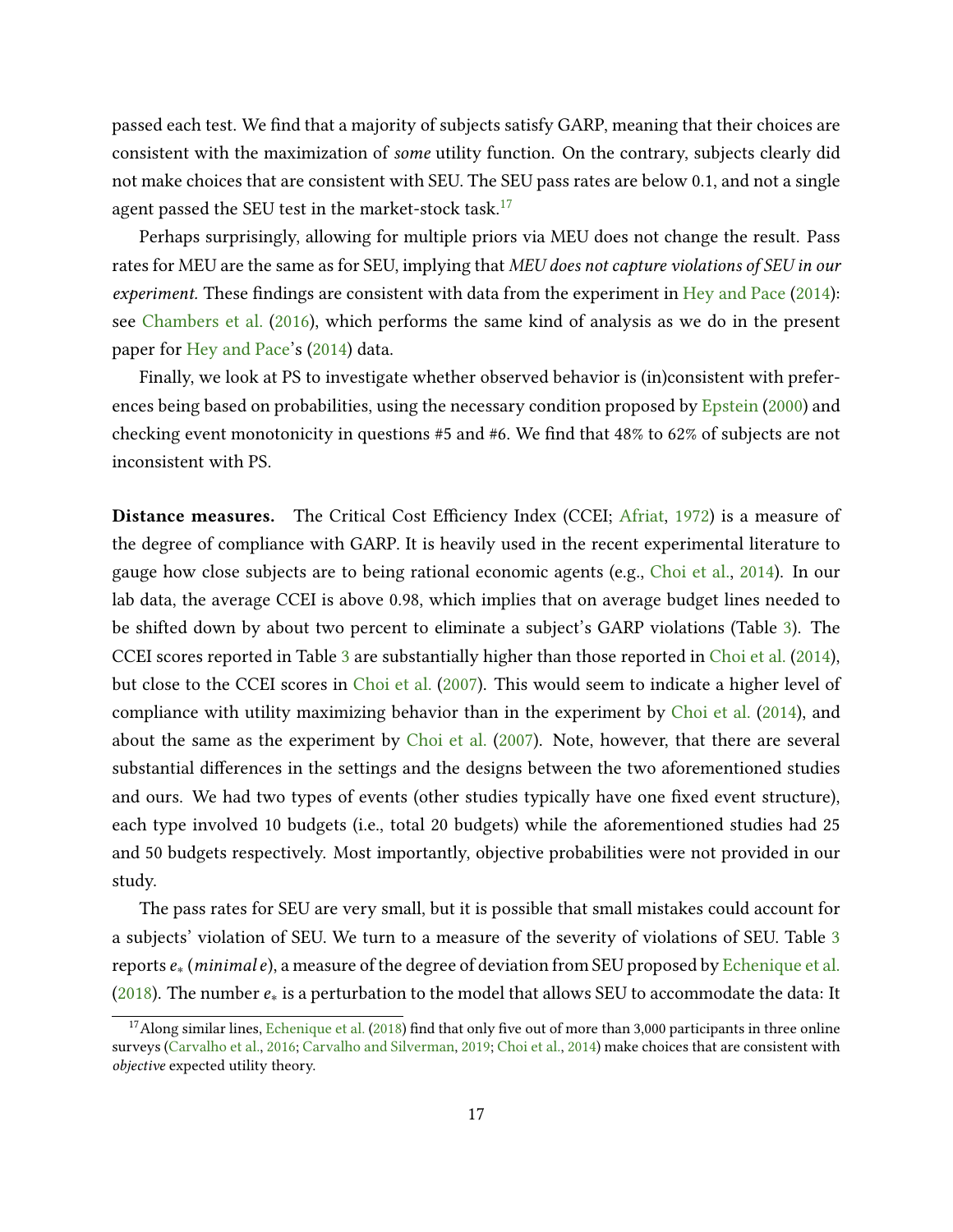<span id="page-17-0"></span>

|                                                                  | <b>CCEI</b> |                                                  |     | $e_*$ (SEU) |                |  | $e_*$ (MEU) |        |        |
|------------------------------------------------------------------|-------------|--------------------------------------------------|-----|-------------|----------------|--|-------------|--------|--------|
| Task                                                             |             | Mean Median                                      | SD. |             | Mean Median SD |  | Mean        | Median | SD.    |
| Market-stock                                                     |             | 0.9805 1.0000 0.0450 0.8508 0.8238 0.3749 0.8448 |     |             |                |  |             | 0.8148 | 0.3784 |
| Market-Ellsberg 0.9892 1.0000 0.0317 0.7631 0.6931 0.3834 0.7605 |             |                                                  |     |             |                |  |             | 0.6931 | 0.3839 |

TABLE 3: Distance measures.

<span id="page-17-1"></span>

FIGURE 6: Comparing  $e_*$  across tasks.

can be interpreted as the size of a utility or belief "error" that can rationalize the observed choices. Thus, the number  $e_{*}$  is zero when data are consistent with SEU, meaning that no perturbation is needed to rationalize the data by means of SEU, but takes a positive value if data violate SEU. The larger is e∗, the larger is the size of the perturbation needed to rationalize data by means of a perturbed version of SEU. See [Echenique et al.](#page-28-4) [\(2018\)](#page-28-4) for the theoretical background and online appendix B.2 for implementation details.

We find that  $e_*$  in the market-stock task is significantly higher than in the market-Ellsberg task (paired-sample *t*-test;  $t(126) = 2.635$ ,  $p = 0.009$ ). See also Figure [6A](#page-17-1). This finding suggests that subjects made choices that were closer to SEU when the source of information was an Ellsberg urn than when the source was a stock price, but the result has to be qualified because the order of the two market tasks was not counterbalanced.

In the two market tasks, subjects faced the same set of 20 budgets in random order, with the exception of two budgets for which the order was fixed (see below). The choices made by about three-quarters of the subjects are positively correlated between the two tasks (Figure C.1 in the online appendix), and 36% of those subjects exhibit statistically significant positive correlation (one-sided,  $p < 0.05$ ). This correlation is reflected in the degree of violation of SEU—Figure [6B](#page-17-1) shows that  $e_*$  from two tasks are highly correlated (Spearman's correlation coefficient:  $r = 0.406$ ) for treatment Large,  $r = 0.583$  for treatment Small).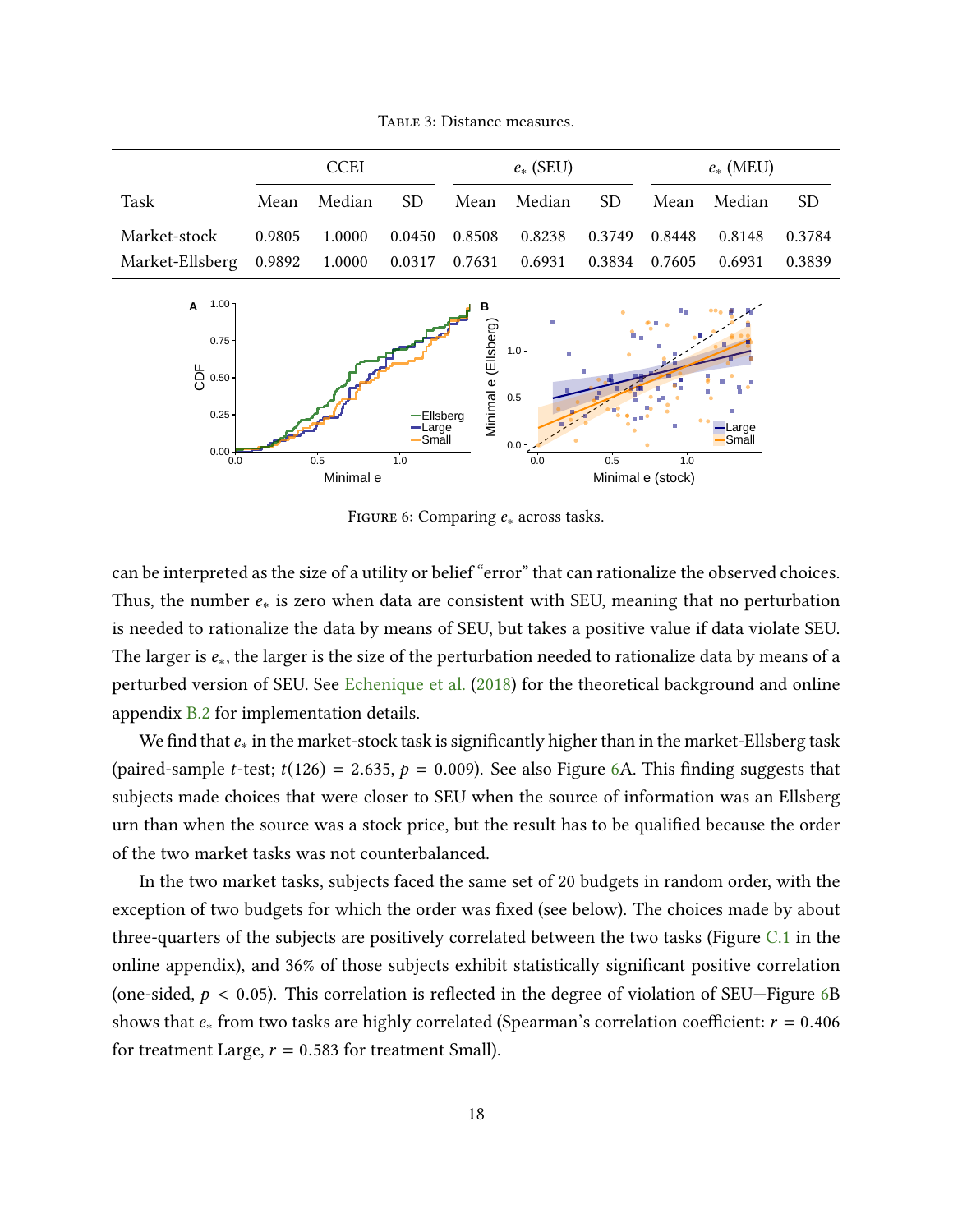We also find that  $e_*$  and the downward-sloping demand property (specifically, the aggregate correlation coefficient between price and quantity, as described above) are closely related; see Figure C.5 in the online appendix. The subjects'  $e<sub>*</sub>$  tend to be large when their choices do not respond to price changes, indicating larger deviations from SEU. This is particularly true when the subjects are choosing allocations that are close to the 45-degree line in order to hedge against uncertainty. On the contrary, CCEI can be (close to) one even when choices are not responding to price changes (Figure C.6). The connection between  $e_*$  and downward sloping demand (and the disconnection with CCEI) is natural. Compliance with SEU requires a certain kind of downwardsloping demand property. Our subjects largely display quantity-price responses that go in the direction predicted by SEU, but not to the degree that the theory demands.

Table [3](#page-17-0) also shows that the data is not much closer to MEU than to SEU. The MEU model has little added explanatory power beyond SEU. In other words, the way in which subjects' choices deviate from SEU is not captured by the MEU model. In MEU, agents' beliefs can depend on choices, as in the perturbation of the SEU model behind our calculaiton of  $e_{*}$ . However, in MEU, the dependency is specific: beliefs are chosen so as to minimize expected utility. Our finding suggests that subjects' beliefs may depend on choices, but not determined pessimistically. Therefore, the MEU model cannot explain the subjects' choices better than SEU; the needed size of perturbation for MEU is not much lower than that of SEU.

We do not observe gender differences on  $e_{*}$ . We do, however, observe an effect of cognitive ability as measured with the three-item Cognitive Reflection Test (CRT; [Frederick,](#page-28-16) [2005\)](#page-28-16). Subjects who answered all three questions correctly exhibit lower  $e_{*}$  than those who answered none of them correctly. This effect is statistically significant only in the market-stock task (Figure  $C.7$ , Table C.2).

Ambiguity attitude. Finally, we look at the relation between behavior in the market tasks and subjects' attitudes toward ambiguity, measured with a standard Ellsberg-paradox design. As explained in Section [2.1,](#page-7-0) we asked three questions regarding choices between an ambiguous bet and a risky bet to identify subjects' attitude toward ambiguity. Figure [7](#page-19-0) shows the frequency with which subjects preferred to bet on the risky urn, for each question.

In the first question, the risky bet pays an additional  $$0.5$  in case of winning. This bonus made almost all (95.3%) subjects choose the risky bet. The third question has instead a bonus for choosing the ambiguous bet, which then pays an additional \$0.5 in case of winning. A little more than half of the subjects (61.5% in the Large treatment, 53.2% in the Small treatment) preferred the risky bet, but the difference from  $50\%$  (i.e., indifference at the aggregate level) is not significantly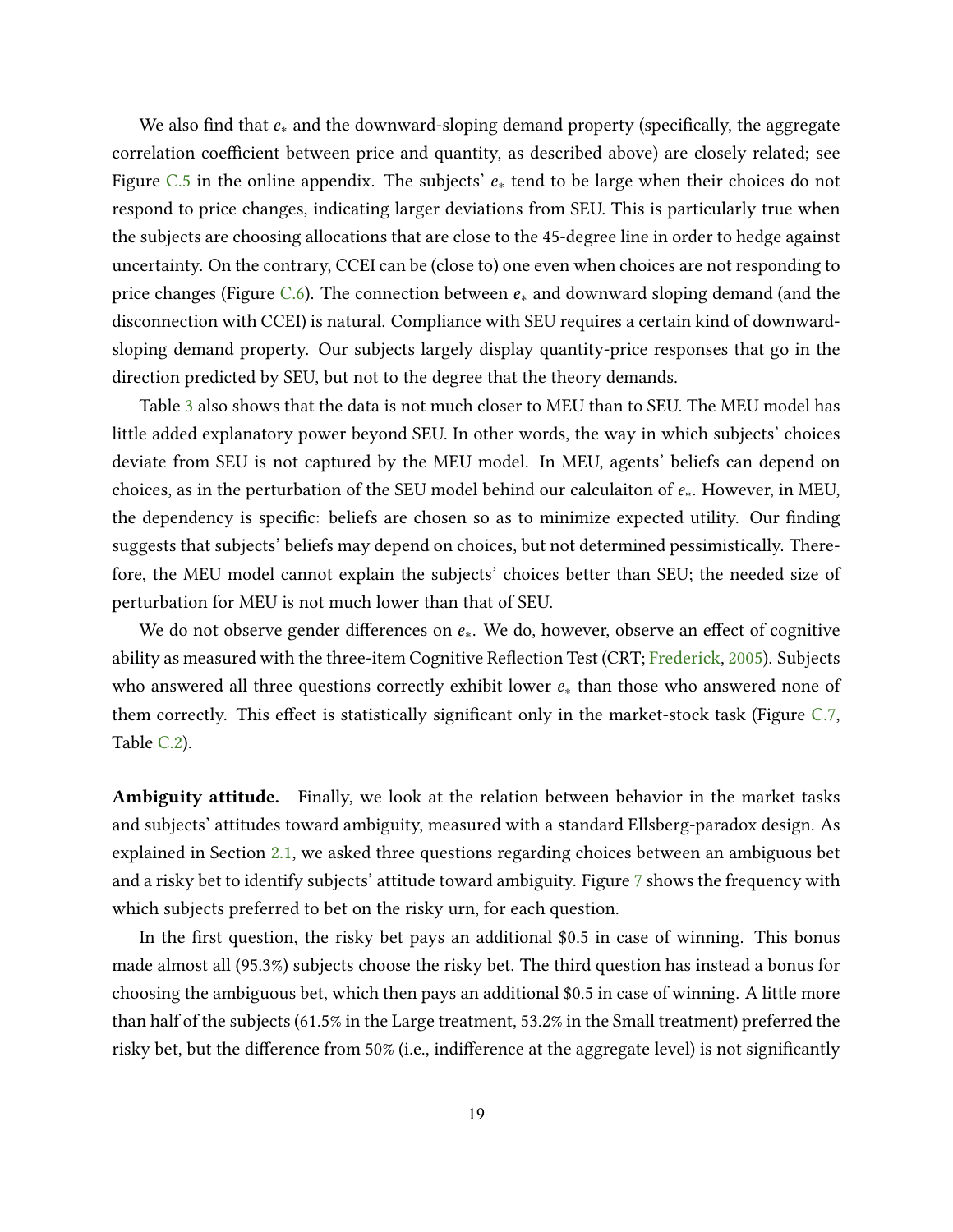<span id="page-19-0"></span>

FIGURE 7: (A) Probability of choosing a risky bet in each question in the standard-Ellsberg task in the lab data. Bars indicate standard errors of means. (BC) LOESS curves relating e∗ and ambiguity attitude.

large (z-test for proportion;  $p = 0.063$  in the Large treatment and  $p = 0.612$  in the Small treatment). In the second question, which pays the equal winning prize in the two bets (as in many other Ellsberg-style studies), subjects in the Small treatment chose the risky bet more frequently than those in the Large treatment (61.5% in the Large treatment and 73.0% in the Small treatment; two-sample z-test for proportion,  $p = 0.031$ ).

We classify subjects as weakly ambiguity averse if they chose the risky bet, both in the first and in the second question (68.5% of the subjects). Similarly, we classify subjects as strictly ambiguity averse if they chose the risky bet in all three questions (44.1% of the subjects). In order to connect the deviation from SEU captured by  $e_*$  and a measure of ambiguity attitude standard in the literature, we nonparametrically estimate how the probability of being classified as ambiguity averse depends on  $e_{*}$ . Figure [7B](#page-19-0)C suggest a weak but quadratic relationship between these two. Ambiguity aversion is the leading explanation for violations of SEU, so our finding may seem counter-intuitive. One might instead expect a monotonic relation between  $e_*$  and ambiguity aversion. It is, however, important to emphasize that  $e_*$  captures any deviation from SEU. Not only those that could be traced to ambiguity aversion.

#### 3.2 Results from the Panel

A total of 764 subjects (mean age =  $50.26$ , SD =  $15.45$ ;  $50.4\%$  male) completed the study. The median survey length was 29.1 minutes. In addition to \$10 baseline payment for completing the survey, four randomly selected subjects received additional payment from one of the choices they made during the survey (average \$137.56).

We tried to get subjects to do our experiment on a desktop or laptop computer, but many of them took it with their mobile devices—such as smartphones or tablets. These devices have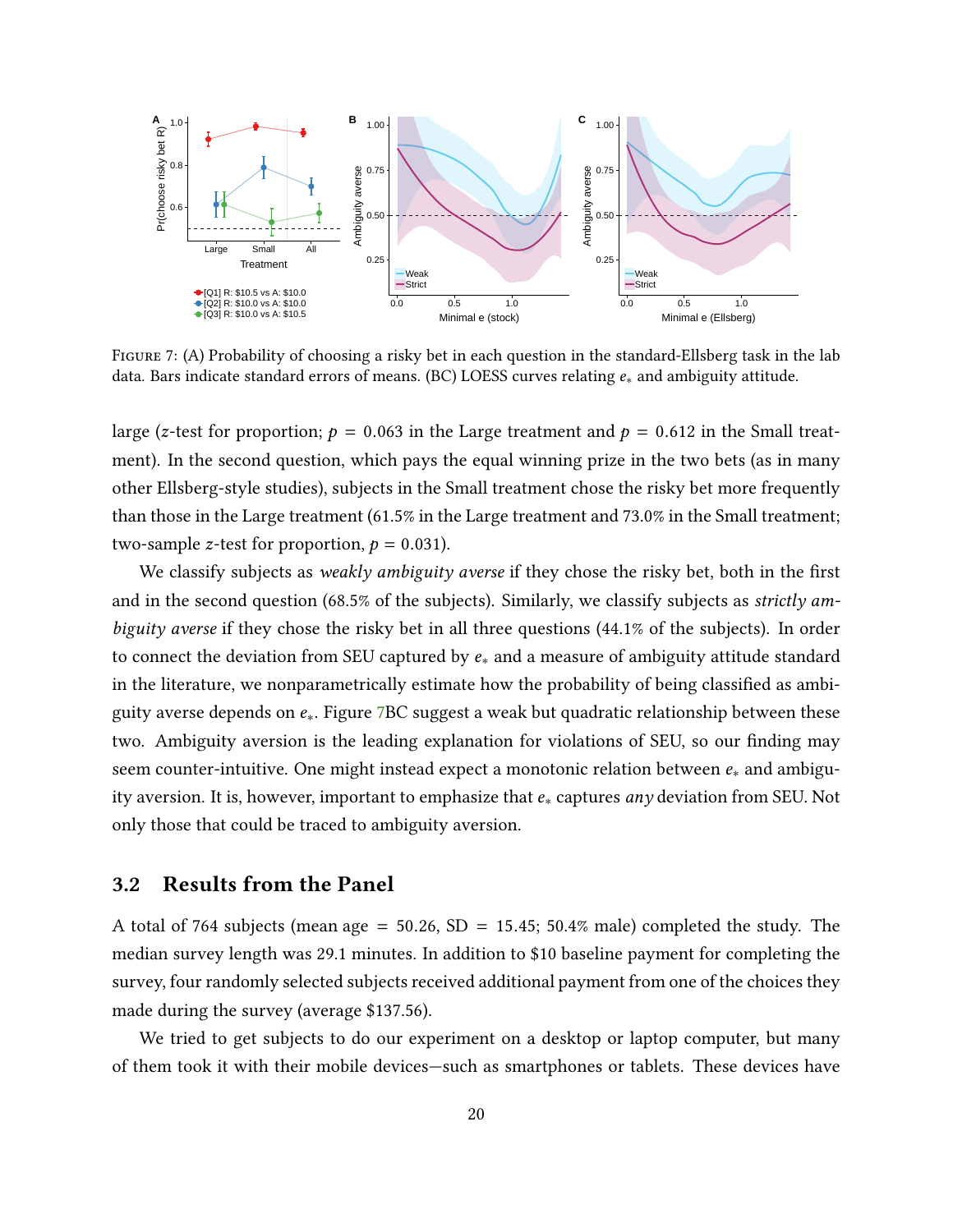<span id="page-20-0"></span>

FIGURE 8: Downward-sloping demand. Each dot represents mean  $\log(x_2/x_1)$  at each  $\log(p_2/p_1)$  and bars indicate standard error of means.

screens that are smaller than desktop/laptop computers, which makes it quite difficult to understand our experiments, and perform the tasks we request them to complete. We thus analyze the data following three inclusion criteria, (i) desktop/laptop computer only (66%), (ii) desktop/laptop computer and tablet (76%), and (iii) all devices combined. We treat the first as the "core" sample. Table [4](#page-21-0) provides summary statistics of individual sociodemographic characteristics across the three inclusion criteria. We present the entire sample as well as the core sample (those who used desktop/laptop computers), and the excluded sample (those who did not use desktop/laptop computers). It is evident that the type of device used is correlated with some of the demographic variables (age:  $\chi^2(2) = 17.79$ ,  $p < 0.001$ ; education level:  $\chi^2(3) = 53.70$ ,  $p < 0.001$ ; income level:  $\chi^2(4) = 43.97, p < 0.001$ ). The sub-samples of subjects exhibited markedly different patterns of behavior as well. Throughout the rest of the paper, we analyze data from the core sample.<sup>[18](#page-0-0)</sup>

The set of 20 budgets used in the market task is the 10-times scaled-up version of the one used in the lab (Figure [3\)](#page-10-0). This keeps the relative prices the same between two studies, making the distance measure  $e_*$  comparable between data from the lab and the panel.<sup>[19](#page-0-0)</sup>

We start by checking event monotonicity, along the lines of our discussion for the lab experiment. Our subjects' choices on questions #5 and #6 are informative about how attentive they are when they perform the tasks in our experiment. We find that about 60% of subjects satisfy event monotonicity, and that this number jumps to 78% if we allow for a margin of error of five tokens (see Figure  $C.8$ ). There is no treatment difference. Our subjects also made choices that are, to some extent, responding to underlying price changes (Figure [8\)](#page-20-0).

<sup>&</sup>lt;sup>18</sup>Results from the same set of analyses on the entire subjects, or comparison across sub-samples, are available upon request.

<sup>&</sup>lt;sup>19</sup>The distance is measured in units of relative price.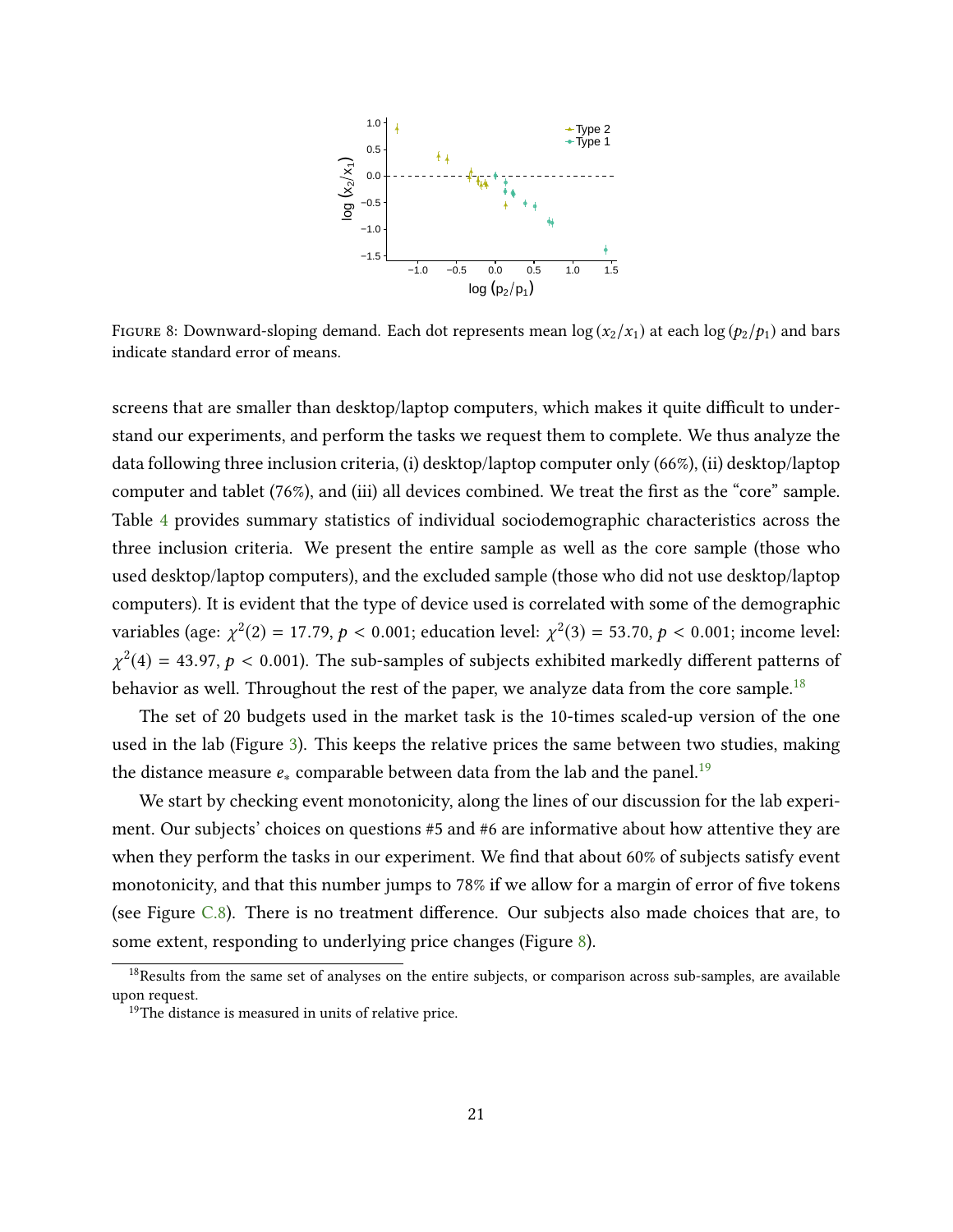<span id="page-21-0"></span>

|                            |       | Device         |       |  |
|----------------------------|-------|----------------|-------|--|
| Variable                   | All   | Desktop/laptop | Other |  |
| Gender                     |       |                |       |  |
| Male                       | 0.504 | 0.529          | 0.456 |  |
| Age group                  |       |                |       |  |
| $20 - 39$                  | 0.319 | 0.279          | 0.395 |  |
| 40-59                      | 0.353 | 0.345          | 0.369 |  |
| $60 -$                     | 0.327 | 0.375          | 0.236 |  |
| <b>Education</b> level     |       |                |       |  |
| Less than high school      | 0.258 | 0.190          | 0.388 |  |
| Some college               | 0.219 | 0.200          | 0.255 |  |
| Assoc./professional degree | 0.187 | 0.200          | 0.163 |  |
| College or post-graduate   | 0.336 | 0.410          | 0.194 |  |
| Household annual income    |       |                |       |  |
| $-$ \$25 $k$               | 0.211 | 0.148          | 0.331 |  |
| \$25k-\$50k                | 0.258 | 0.246          | 0.281 |  |
| \$50k-\$75k                | 0.202 | 0.230          | 0.148 |  |
| \$75k-\$150k               | 0.262 | 0.297          | 0.194 |  |
| \$150k-                    | 0.068 | 0.080          | 0.046 |  |
| Occupation type            |       |                |       |  |
| Full-time                  | 0.497 | 0.509          | 0.475 |  |
| Part-time                  | 0.102 | 0.100          | 0.106 |  |
| Not working                | 0.401 | 0.319          | 0.418 |  |
| Marital status             |       |                |       |  |
| Married/live with partner  | 0.690 | 0.713          | 0.646 |  |
| # of obs. in the sample    | 764   | 501            | 263   |  |

TABLE 4: Sociodemographic information.

Revealed-preference tests, distance measures, and ambiguity attitude. The pass rates for GARP, SEU, and MEU presented in Table [5](#page-22-0) are very similar to those of our lab data. We find high GARP pass rates, but very low rates for SEU and MEU. Importantly, MEU again does not have more explanatory power than SEU: there is no room for additional rationalizations by allowing for multiple priors. Only one non-SEU subject is rationalized by MEU. High compliance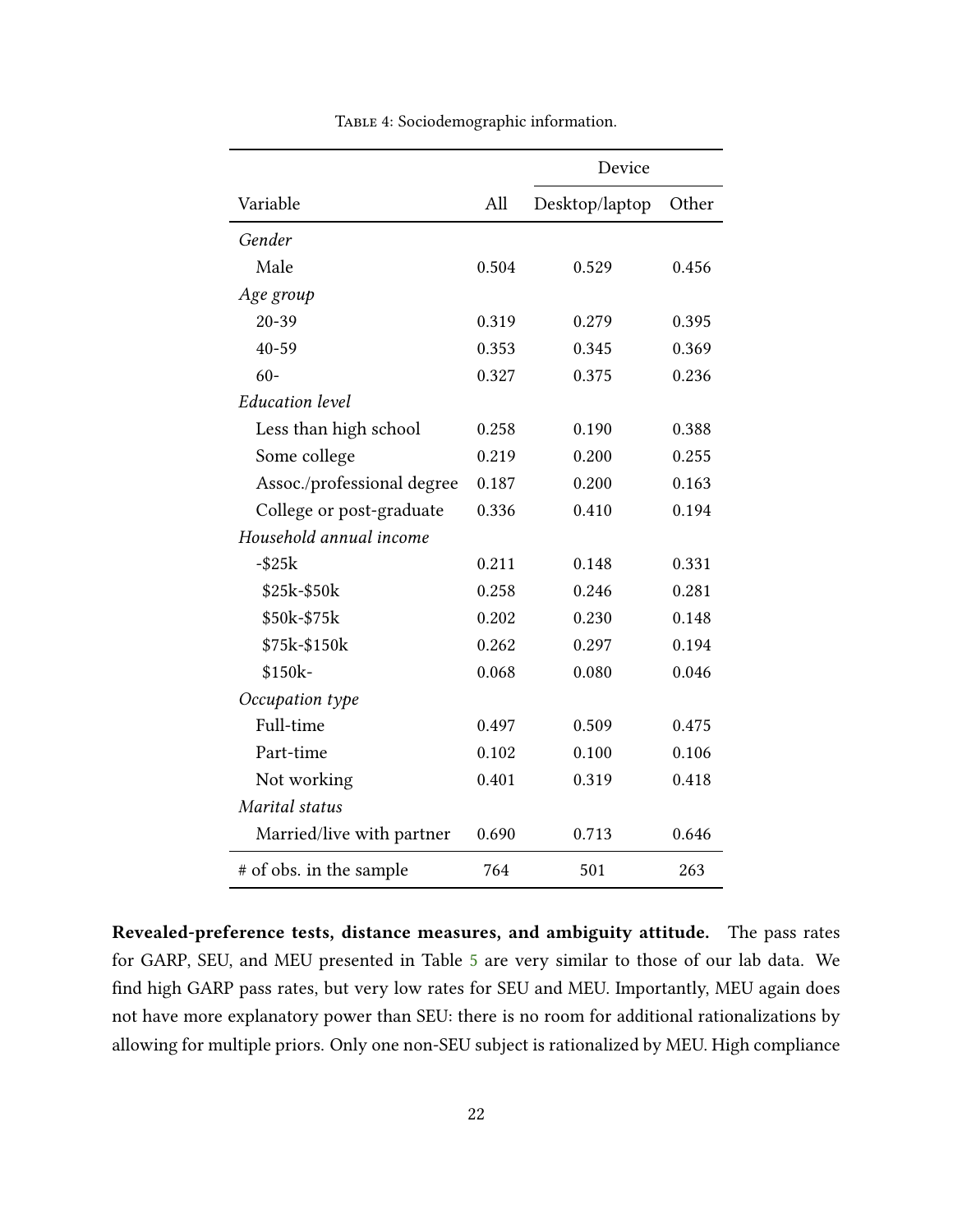<span id="page-22-0"></span>

| Treatment N GARP                               |  | PS - | <b>SEU</b>                          | <b>MEU</b> |
|------------------------------------------------|--|------|-------------------------------------|------------|
| Large variance 245 0.4492 0.3945 0.0122 0.0122 |  |      |                                     |            |
| Small variance 256 0.4367 0.3959 0.0156 0.0195 |  |      |                                     |            |
| Combined                                       |  |      | 501  0.4431  0.3952  0.0140  0.0160 |            |

Table 5: Pass rates.

Note: Since [Epstein'](#page-28-7)s [\(2000\)](#page-28-7) condition is only necessary for probabilistic sophistication, the numbers reported here capture the fraction of the subjects who are not inconsistent with probabilistic sophistication.

<span id="page-22-1"></span>

|                             |     | <b>CCEI</b> |        |        | $e_*$ (SEU) |        |        | $e_*$ (MEU) |        |        |
|-----------------------------|-----|-------------|--------|--------|-------------|--------|--------|-------------|--------|--------|
| Treatment                   | N   | Mean        | Median | SD.    | Mean        | Median | SD.    | Mean        | Median | SD.    |
| Large variance $245$ 0.9720 |     |             | 0.9950 | 0.0509 | 0.8974      | 0.9309 | 0.3740 | 0.8927      | 0.9163 | 0.3765 |
| Small variance              | 256 | 0.9688      | 0.9958 | 0.0552 | 0.8868      | 0.9062 | 0.3820 | 0.8852      | 0.9062 | 0.3829 |
| Combined                    | 501 | 0.9704      | 0.9954 | 0.0531 | 0.8920      | 0.9163 | 0.3778 | 0.8888      | 0.9163 | 0.3794 |

TABLE 6: Distance measures.

with GARP pushes the average CCEI score above 0.97 (Table [6\)](#page-22-1). The average  $e_*$  of 0.907 is not statistically different from the average 0.878 in the lab study (two-sample *t*-test,  $t(626) = 0.772$ ,  $p = 0.441$ . As in our lab study, we find that  $e_*$  and how well choices respond to prices are positively associated (Figure C.10). Subjects who violated event monotonicity (monotonicity in questions #5 and #6) for more than five-token margin have significantly higher  $e_*$  on average (mean 0.999 vs. 0.881, two-sample *t*-test,  $t(499) = 2.925$ ,  $p < 0.01$ ), but the difference is not statistically significant when we do not allow for this margin (mean 0.928 vs. 0.894, two-sample ttest,  $t(499) = 0.988$ ,  $p = 0.324$ ). Among the subjects who satisfied (exact) event monotonicity, the larger the difference between tokens allocated in two questions becomes, the higher  $e_*$  becomes (Spearman's correlation coefficient  $r = 0.127$ ,  $p = 0.024$ ). So there is some evidence that the degree of violation of monotonicity in questions #5 and #6 is related to the magnitude of deviation from SEU.

The pattern of choices in the standard-Ellsberg task is also similar to what we observed in the lab data, but the overall frequency with which the risky bet is chosen is smaller. In particular, only 70% of subjects (regardless of treatment) chose the risky bet in the first question, in which the risky bet pays a \$5 more than the ambiguous bet in case of winning (note that almost everybody chose the risky bet in the lab, albeit with a reward magnitude that is 1/10th of what we used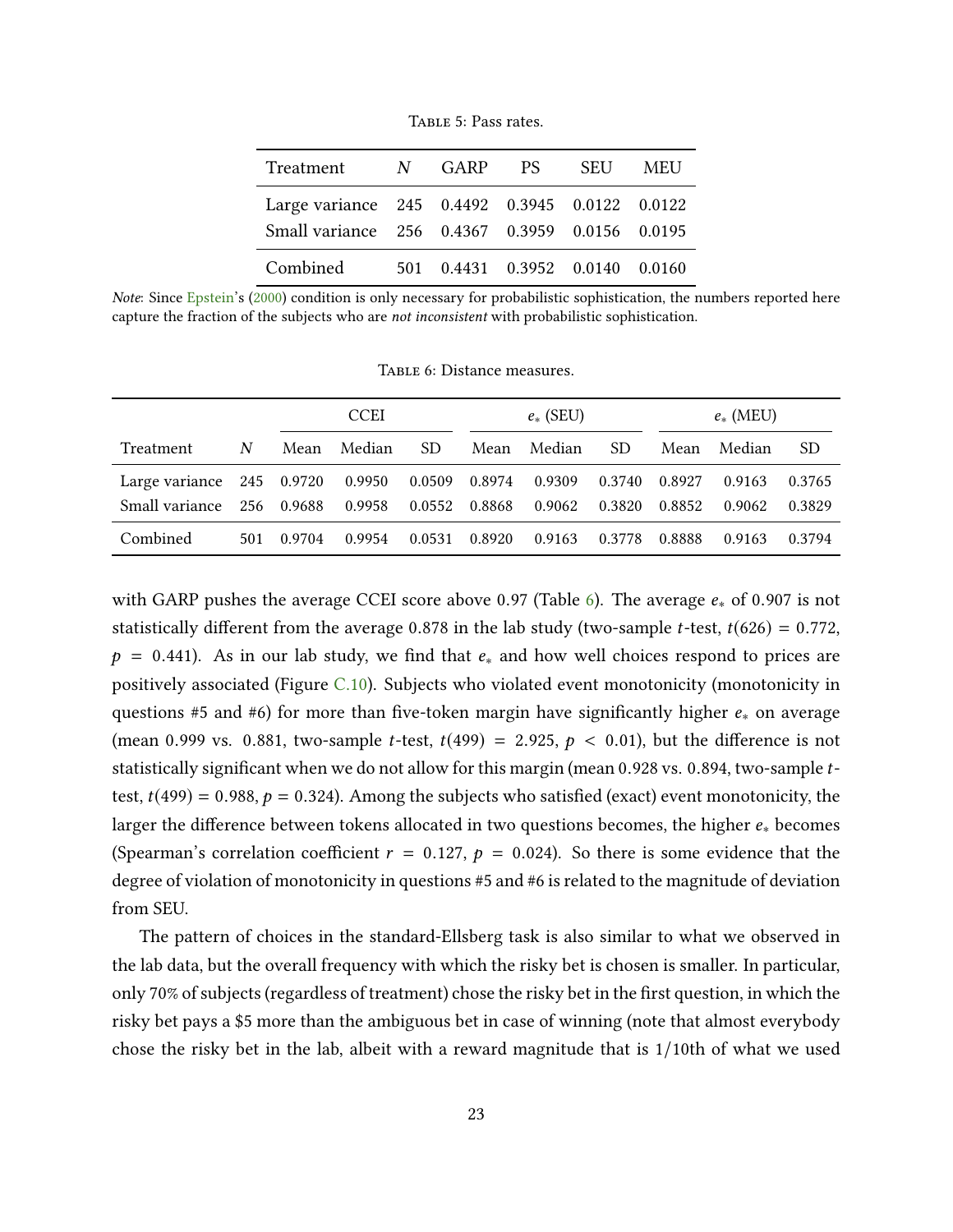<span id="page-23-0"></span>

Figure 9: (A) Probability of choosing a risky bet in each question in the standard-Ellsberg task in the panel data. (B) LOESS curves relating  $e_*$  and ambiguity attitude.

in the panel). There are thus 44% (26%) of subjects who are weakly (strictly) ambiguity averse (Figure [9\)](#page-23-0). These numbers are lower than in the lab data. Now, using this classification, we look at the relationship between ambiguity aversion and  $e_{*}$ . Unlike Figure [7B](#page-19-0)C, using lab data, Figure [9A](#page-23-0) exhibits a decreasing relation between the two (there is a slight indication of reflection around  $e_* \approx 0.8$ , but it is not as strong as Figure [7B](#page-19-0)C). Combining these two observations, we can see that subjects with small  $e_*($  (close to SEU) are not necessarily less ambiguity averse in the standard Ellsberg task.

Sociodemographic correlation. One of the great advantages of using the UAS survey is that registered researchers can access datasets from past surveys, and use subject responses in related surveys and experiments. In particular, we use basic demographic information collected through the survey, as well as measures of cognitive ability, financial literacy, and other behavioral data from relevant experiments.[20](#page-0-0)

We estimated a linear model

$$
y_i = \mathbf{X}_i \boldsymbol{\beta} + \varepsilon_i,
$$

where the dependent variable  $y_i$  is subject  $i$ 's value of  $e_\ast$  or downward-sloping demand measured by correlation  $\rho^{\rm dsd}$  between  $\log{(p_2/p_1)}$  and  $\log{(x_2/x_1)}$ , and  $\bm{X}_i$  is a vector of sociodemographic characteristics. These explanatory variables include: age group (omitted category is "20-39 years old"), above-median financial literacy (measured in UAS modules #1 and #6; omitted category is "below-median score"), cognitive ability measured with CRT (omitted category is "score is 0"),

 $20$ The cognitive ability measure is taken from survey module #1. Two financial literacy measures are taken from modules #1 and #6, which asked both the basic and sophisticated financial literacy questions in [Lusardi and Mitchell](#page-29-12)  $(2017)$ . One caveat to this approach is the time lag between previous the surveys and ours. For example, the first survey module #1 was administered in May 2014.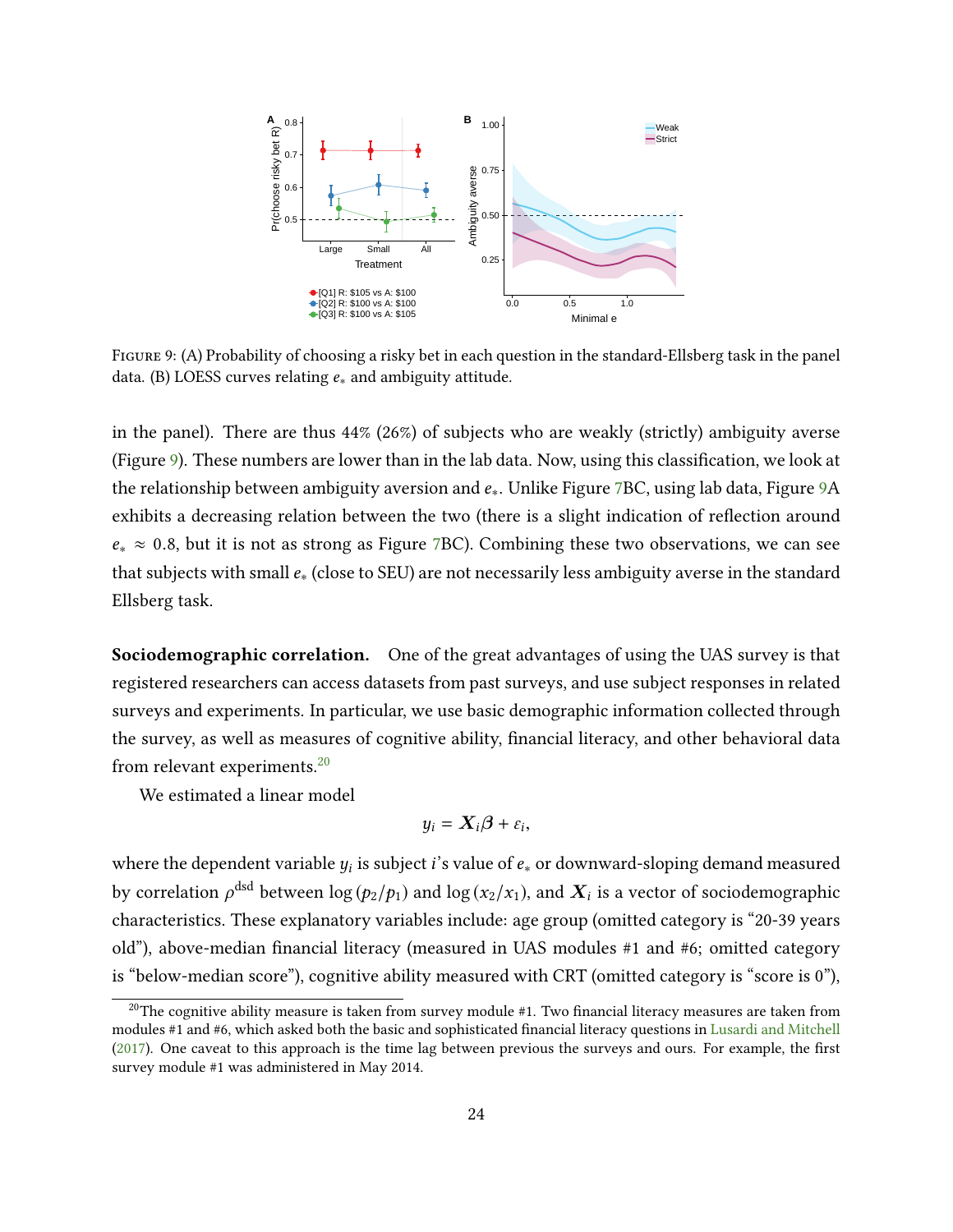education level (omitted category is "high school or less"), annual income group (omitted category is "less than \$25,000"), gender, and employment status. The model is estimated by OLS with robust standard errors. We also estimate logistic regressions where the dependent variable  $y_i$  is event monotonicity  $(= 1$  if monotonicity is violated with a margin of five tokens) and ambiguity attitude in the sense of standard Ellsberg (= 1 if choices indicate weak ambiguity aversion).

Regression results are presented in the first two columns of Table [7.](#page-25-0) First, there is no effect of age on  $e_{*}$ . Cognitive ability measured with CRT is negatively associated but the effect is not strong. The financial literacy variable measured in UAS module #6 is negatively correlated with e<sub>∗</sub> (i.e., subjects with higher financial literacy are closer to SEU). Subjects in higher income brackets have larger  $e_{*}$  (i.e., further away from SEU), compared to those in the lowest bracket in our sample. Educational background has an effect in the expected direction, but only in the cate-gory "associate or professional degree," not in "college or post-graduate degree."<sup>[21](#page-0-0)</sup> Demographic characteristics do not capture variation in the compliance with the downward-sloping demand property (column 2), but a similar effect of income is observed. Other two measures, violation event monotonicity and ambiguity attitude in the sense of Ellsberg, also exhibit non-signicant association with demographic characteristics (except that high CRT score subjects tend to be ambiguity averse compared to low CRT score counterpart).

### 3.3 Comparing the Lab and the Panel

Finally, we compare the distribution of  $e_*$  in the lab and panel data. We can make this comparison because the same set of prices was used in the two experiments. Budgets were very different, but e∗ is about relative prices and not about budgets (in contrast with CCEI; see [Echenique et al.](#page-28-4) [\(2018\)](#page-28-4) for details). It is evident from Figure [10](#page-26-0) that there is no difference in distributions of  $e_$ . As a basic check to compare that subjects' decisions are at least different than what random choices would offer, we compared the observed distributions to what purely random choices would give rise to: the two distributions are significantly different from the distribution of  $e_*$  when simulated subjects make uniformly random choices.

<sup>&</sup>lt;sup>21</sup>In contrast to these observations, [Echenique et al.](#page-28-4) [\(2018\)](#page-28-4) find that older subjects have larger  $e_*$  for OEU (i.e., further away from OEU, not SEU) than younger subjects; a robust finding in the sense that it holds across data from three different panel surveys [\(Choi et al.,](#page-28-6) [2014;](#page-28-6) [Carvalho et al.,](#page-27-11) [2016;](#page-27-11) [Carvalho and Silverman,](#page-27-2) [2019\)](#page-27-2).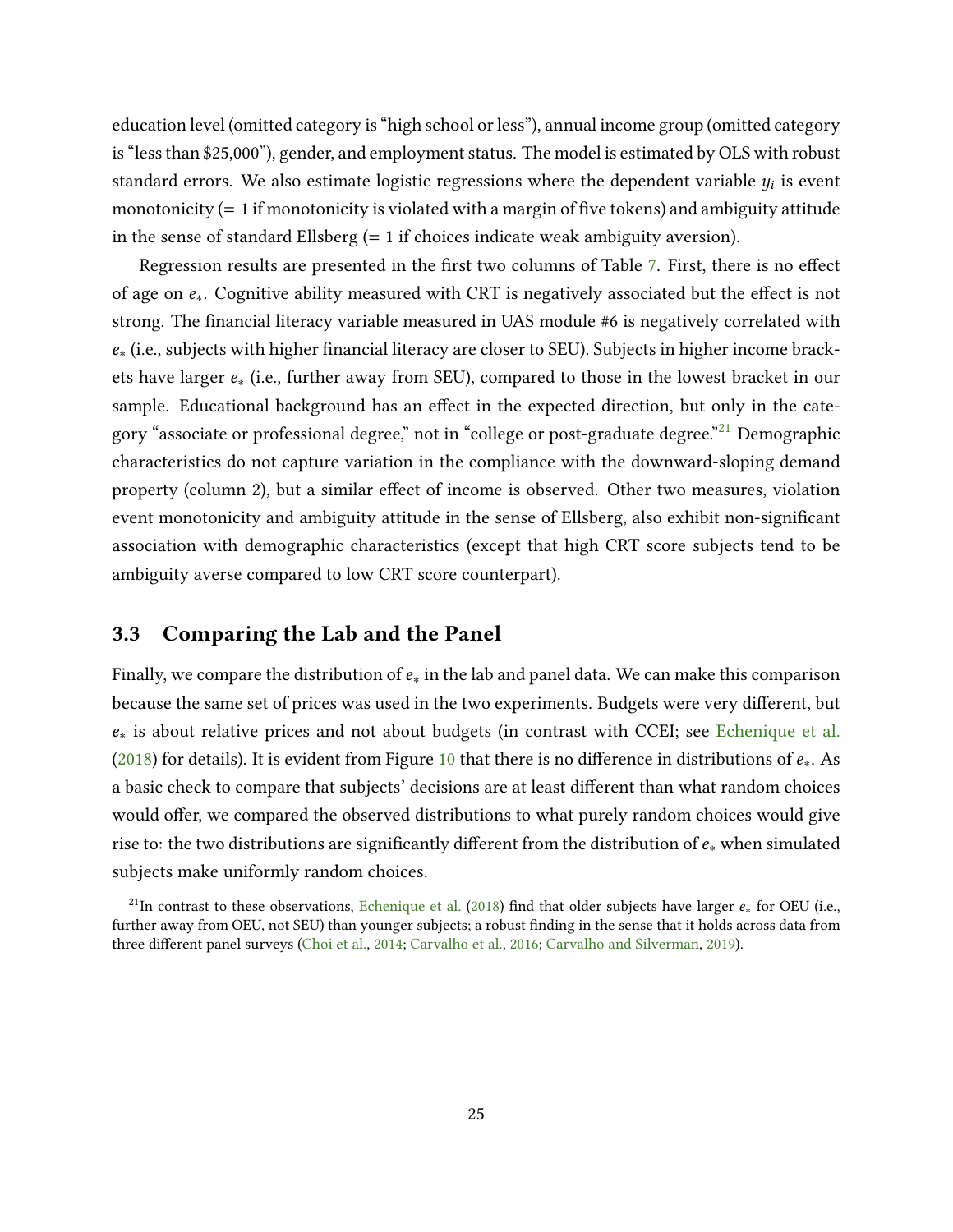|                                   | <b>OLS</b> |                     | logistic     |            |  |
|-----------------------------------|------------|---------------------|--------------|------------|--|
|                                   | (1)        | (2)                 | (3)          | (4)        |  |
| Dependent variable                | $e_\ast$   | $\rho^{\text{dsd}}$ | Violate mon. | Weak AA    |  |
| Treatment: Large                  | 0.016      | 0.055               | 0.003        | 0.182      |  |
|                                   | (0.034)    | (0.036)             | (0.233)      | (0.198)    |  |
| Age: 40-59                        | $-0.012$   | $-0.008$            | $-0.109$     | $-0.134$   |  |
|                                   | (0.045)    | (0.049)             | (0.316)      | (0.263)    |  |
| Age: 60+                          | 0.026      | $-0.041$            | 0.365        | $-0.249$   |  |
|                                   | (0.048)    | (0.052)             | (0.319)      | (0.288)    |  |
| Financial literacy (UAS #1): High | 0.034      | 0.033               | $-0.291$     | 0.307      |  |
|                                   | (0.043)    | (0.043)             | (0.263)      | (0.250)    |  |
| Financial literacy (UAS #6): High | $-0.106**$ | $-0.054$            | 0.067        | 0.204      |  |
|                                   | (0.041)    | (0.041)             | (0.268)      | (0.247)    |  |
| CRT score (UAS #1): 1             | $-0.013$   | $-0.031$            | $-0.362$     | 0.436      |  |
|                                   | (0.040)    | (0.041)             | (0.264)      | (0.232)    |  |
| CRT score (UAS #1): 2+            | $-0.059$   | $-0.029$            | $-0.609$     | $0.711*$   |  |
|                                   | (0.051)    | (0.053)             | (0.362)      | (0.286)    |  |
| Education: Some college           | 0.046      | $-0.000$            | 0.142        | $-0.070$   |  |
|                                   | (0.053)    | (0.059)             | (0.342)      | (0.331)    |  |
| Education: Assoc. or pro. degree  | $-0.107*$  | $-0.095$            | $-0.167$     | $-0.026$   |  |
|                                   | (0.054)    | (0.059)             | (0.374)      | (0.324)    |  |
| Education: College or postgrad    | $-0.015$   | $-0.050$            | $-0.478$     | 0.574      |  |
|                                   | (0.050)    | (0.055)             | (0.346)      | (0.299)    |  |
| Income: 25,000-49,999             | 0.109      | 0.096               | $-0.055$     | 0.470      |  |
|                                   | (0.059)    | (0.059)             | (0.368)      | (0.335)    |  |
| Income: 50,000-74,999             | $0.184**$  | $0.122*$            | 0.635        | 0.071      |  |
|                                   | (0.058)    | (0.059)             | (0.374)      | (0.353)    |  |
| Income: 75,000-149,999            | $0.155***$ | $0.142*$            | $-0.112$     | 0.226      |  |
|                                   | (0.060)    | (0.061)             | (0.414)      | (0.349)    |  |
| Income: 150,000+                  | 0.124      | 0.187               | $-0.087$     | 0.675      |  |
|                                   | (0.085)    | (0.101)             | (0.614)      | (0.484)    |  |
| Male                              | $-0.062$   | $-0.019$            | $-0.130$     | 0.277      |  |
|                                   | (0.036)    | (0.036)             | (0.247)      | (0.210)    |  |
| Working                           | 0.024      | $-0.005$            | $-0.311$     | $-0.309$   |  |
|                                   | (0.040)    | (0.043)             | (0.299)      | (0.250)    |  |
| Constant                          | $0.838***$ | $-0.302***$         | $-0.779$     | $-1.237**$ |  |
|                                   | (0.070)    | (0.075)             | (0.431)      | (0.430)    |  |
| Observations                      | 490        | 490                 | 490          | 490        |  |
| $\mathbb{R}^2$                    | 0.070      | 0.033               |              |            |  |
| Adjusted $R^2$                    | 0.039      | 0.001               |              |            |  |
| Log likelihood                    |            |                     | $-239.470$   | $-309.069$ |  |

<span id="page-25-0"></span>Table 7: Relation between demographic characteristics and measures for several aspects of behavior in the experiment.

Note: Robust standard errors are presented in parentheses.  ${}^*p < 0.05; {}^{**}p < 0.01; {}^{***}p < 0.001$ .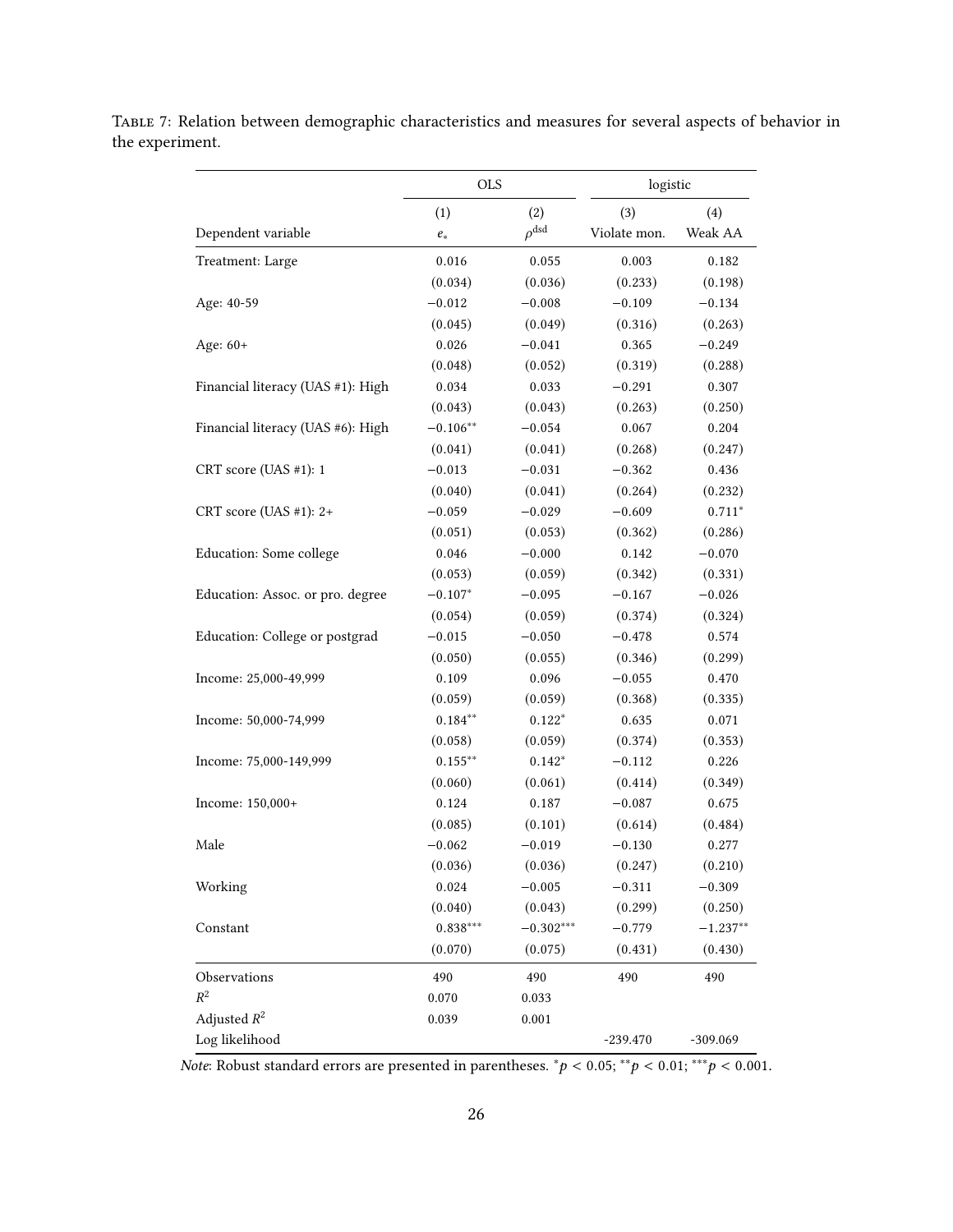<span id="page-26-0"></span>

FIGURE 10: Comparing distributions of  $e_*$  from the panel study and the lab study.

# 4 Conclusion

Motivated by recent theoretical advances that provide revealed-preference characterizations of expected utility theory, we design and implement a novel experimental test of the theory. We find that subjects are mostly consistent with utility maximization, and respond to price changes in the expected direction: they satisfy the downward-sloping demand property, at least to some degree, but not enough to make their choices consistent with SEU. Our findings are the same, regardless of whether we look at lab or panel data. In fact, there is a striking similarity in how SEU is violated across the two studies. The subject populations are very different but look very similar in terms of the distribution of the degree of violation of SEU.

Motivated also by the literature on ambiguity aversion, we study the possibility that violations of SEU are due to ambiguity aversion, and look at whether maxmin expected utility (MEU) can explain the data. MEU adds no explanatory power to SEU: with a single exception, all subjects who fail to satisfy SEU also fail MEU. It is possible that other models of ambiguity aversion could do a better job of accounting for our experimental data. We are restricted to MEU because it is the only model for which there exist nonparametric tests of the kind that we use in our paper; it is also arguably the best known, and most widely applied, model in the ambiguity literature. The testable implications of other models of ambiguity-averse choice is an interesting direction for future research.

Finally, the results in our experiments are markedly unaffected by some of the demographic characteristics that other studies (on risky choice, not uncertain) have found significant. Older subjects do not seem to violate SEU to a larger degree than younger subjects. Neither do we see higher degrees of SEU violations in our broad sample of the U.S. population, compared to our laboratory experiment conducted on undergraduate students. There are modest effects of income and education. Financial literacy is correlated with subjects' distance to SEU.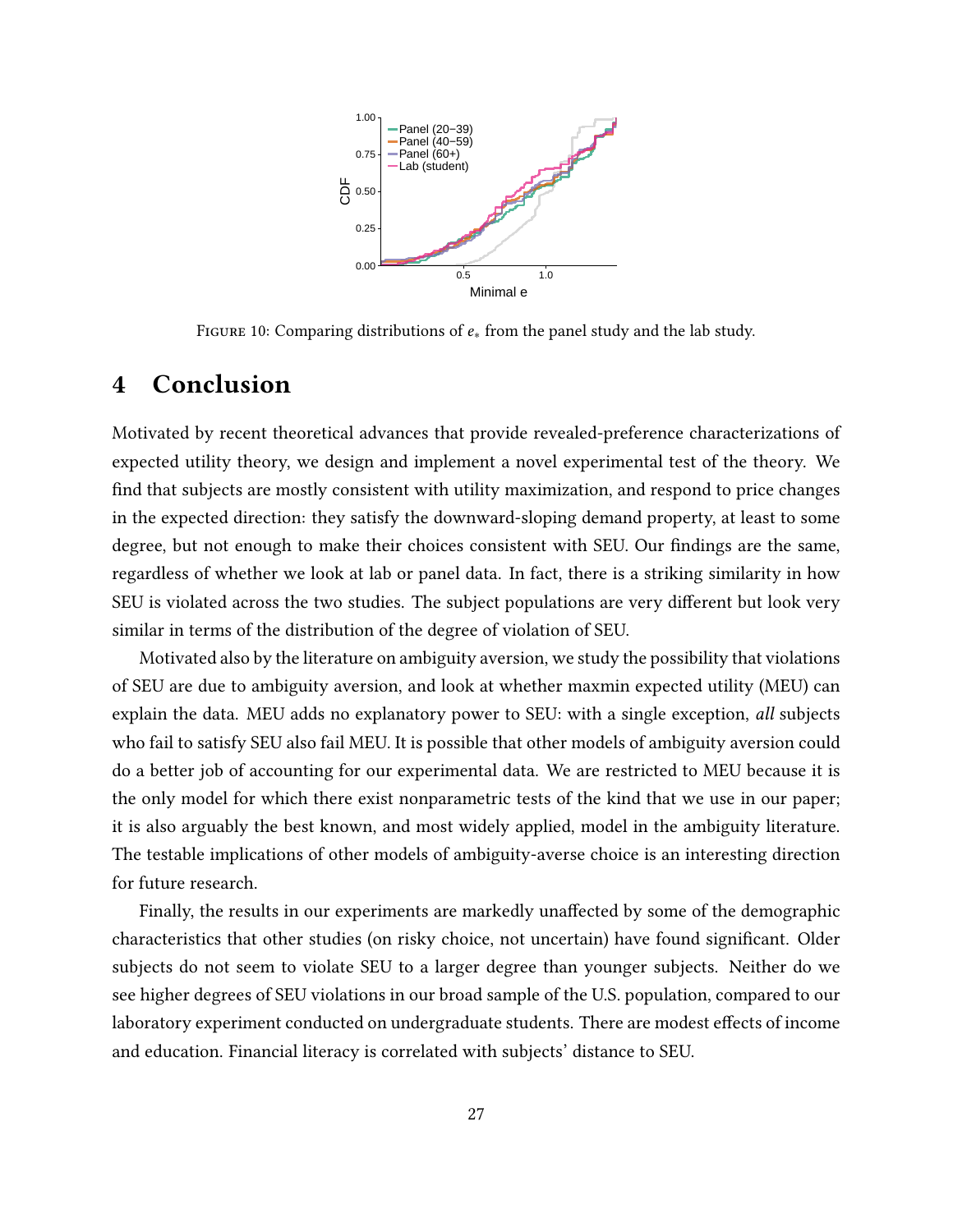There is no doubt that further studies are necessary to fully understand the behavior in environments that are more "natural" than traditional artificial Ellsberg-style settings. Our nonparametric revealed-preference tests and the empirical approach driven by these theories should hopefully be a useful tool to collect more evidence in this direction.

### References

- <span id="page-27-3"></span>Abdellaoui, M., A. Baillon, L. Placido, and P. P. Wakker (2011): "The Rich Domain of Uncertainty: Source Functions and Their Experimental Implementation," American Economic Review, 101, 695–723.
- <span id="page-27-10"></span>AFRIAT, S. N. (1972): "Efficiency Estimation of Production Functions," International Economic Review, 13, 568–598.
- <span id="page-27-1"></span>Ahn, D. S., S. Choi, D. Gale, and S. Kariv (2014): "Estimating Ambiguity Aversion in a Portfolio Choice Experiment," Quantitative Economics, 5, 195–223.
- <span id="page-27-4"></span>BAILLON, A. AND H. BLEICHRODT (2015): "Testing Ambiguity Models through the Measurement of Probabilities for Gains and Losses," American Economic Journal: Microeconomics, 7, 77–100.
- <span id="page-27-5"></span>BAILLON, A., H. BLEICHRODT, U. KESKIN, O. L'HARIDON, AND C. LI (2018a): "The Effect of Learning on Ambiguity Attitudes: An Experiment Using Initial Public Offerings on a Stock Market," Management Science, 64, 2181–2198.
- <span id="page-27-9"></span>BAILLON, A., Y. HALEVY, AND C. LI (2015): "Experimental Elicitation of Ambiguity Attitude Using the Random Incentive Systems," Unpublished manuscript.
- <span id="page-27-0"></span>Baillon, A., Z. Huang, A. Selim, and P. P. Wakker (2018b): "Measuring Ambiguity Attitudes for All (Natural) Events," Econometrica, 86, 1839–1858.
- <span id="page-27-6"></span>BIANCHI, M. AND J.-M. TALLON (2019): "Ambiguity Preferences and Portfolio Choices: Evidence from the Field," Management Science, 65, 1486–1501.
- <span id="page-27-7"></span>BONSANG, E. AND T. DOHMEN (2015): "Risk Attitude and Cognitive Aging," Journal of Economic Behavior & Organization, 112, 112–126.
- <span id="page-27-8"></span>Camerer, C. and M. Weber (1992): "Recent Developments in Modeling Preferences: Uncertainty and Ambiguity," Journal of Risk and Uncertainty, 5, 325–370.
- <span id="page-27-2"></span>Carvalho, L. and D. Silverman (2019): "Complexity and Sophistication," NBER Working Paper No. 26036.
- <span id="page-27-11"></span>Carvalho, L. S., S. Meier, and S. W. Wang (2016): "Poverty and Economic Decision-Making: Evidence from Changes in Financial Resources at Payday," American Economic Review, 106, 260–84.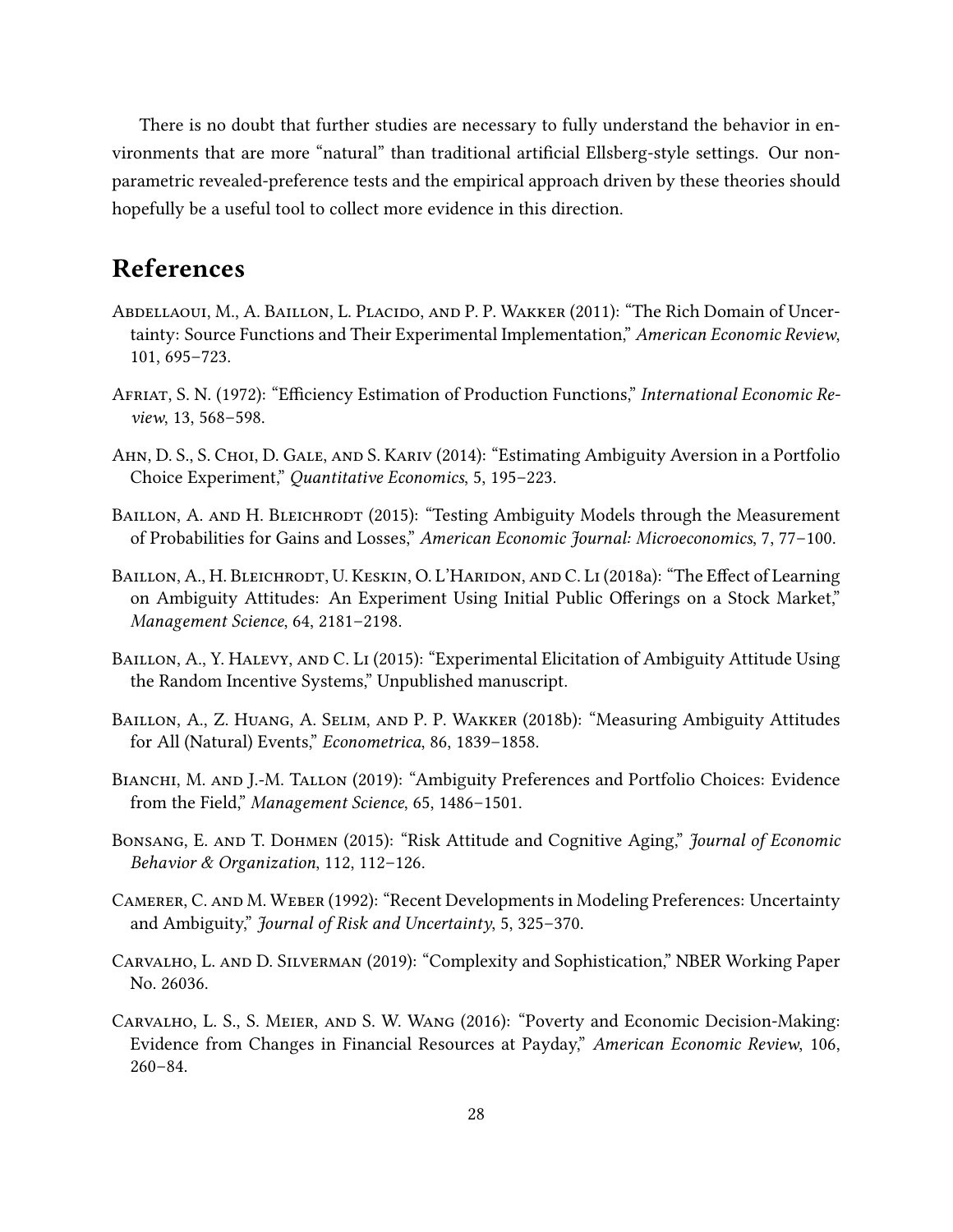- <span id="page-28-3"></span>CHAMBERS, C., F. ECHENIQUE, AND K. SAITO (2016): "Testing Theories of Financial Decision Making," Proceedings of the National Academy of Sciences, 113, 4003–4008.
- <span id="page-28-8"></span>Chew, S. H., B. Miao, and S. Zhong (2017): "Partial Ambiguity," Econometrica, 85, 1239–1260.
- <span id="page-28-5"></span>Choi, S., R. Fisman, D. Gale, and S. Kariv (2007): "Consistency and Heterogeneity of Individual Behavior under Uncertainty," American Economic Review, 97, 1921-1938.
- <span id="page-28-6"></span>CHOI, S., S. KARIV, W. MÜLLER, AND D. SILVERMAN (2014): "Who is (More) Rational?" American Economic Review, 104, 1518–1550.
- <span id="page-28-10"></span>Dimmock, S. G., R. Kouwenberg, O. S. Mitchell, and K. Peijnenburg (2015): "Estimating Ambiguity Preferences and Perceptions in Multiple Prior Models: Evidence from the Field," Journal of Risk and Uncertainty, 51, 219–244.
- <span id="page-28-11"></span>——— (2016a): "Ambiguity Aversion and Household Portfolio Choice Puzzles: Empirical Evidence," Journal of Financial Economics, 119, 559–577.
- <span id="page-28-12"></span>Dimmock, S. G., R. Kouwenberg, and P. P. Wakker (2016b): "Ambiguity Attitudes in a Large Representative Sample," Management Science, 62, 1363–1380.
- <span id="page-28-13"></span>DOHMEN, T., A. FALK, D. HUFFMAN, AND U. SUNDE (2018): "On the Relationship Between Cognitive Ability and Risk Preference," CRC TRR 190 Discussion Paper No. 76.
- <span id="page-28-4"></span>ECHENIQUE, F., T. IMAI, AND K. SAITO (2018): "Approximate Expected Utility Rationalization," Caltech Social Science Working Paper #1441.
- <span id="page-28-0"></span>ECHENIQUE, F. AND K. SAITO (2015): "Savage in the Market," Econometrica, 83, 1467-1495.
- <span id="page-28-1"></span>Ellsberg, D. (1961): "Risk, Ambiguity, and the Savage Axioms," Quarterly Journal of Economics, 75, 643–669.
- <span id="page-28-9"></span>Epstein, L. and Y. Halevy (2019): "Ambiguous Correlation," Review of Economic Studies, 86, 668– 693.
- <span id="page-28-7"></span>Epstein, L. G. (2000): "Are Probabilities Used in Markets?" Journal of Economic Theory, 91, 86–90.
- <span id="page-28-14"></span>Falk, A., A. Becker, T. Dohmen, B. Enke, D. Huffman, and U. Sunde (2018): "Global Evidence on Economic Preferences," Quarterly Journal of Economics, 133, 1645–1692.
- <span id="page-28-16"></span>FREDERICK, S. (2005): "Cognitive Reflection and Decision Making," *Journal of Economic Perspec*tives, 19, 25–42.
- <span id="page-28-15"></span>Gilboa, I. (2009): Theory of Decision under Uncertainty, Cambridge: Cambridge University Press.
- <span id="page-28-2"></span>GILBOA, I. AND D. SCHMEIDLER (1989): "Maxmin Expected Utility with Non-Unique Prior," *Journal* of Mathematical Economics, 18, 141–153.